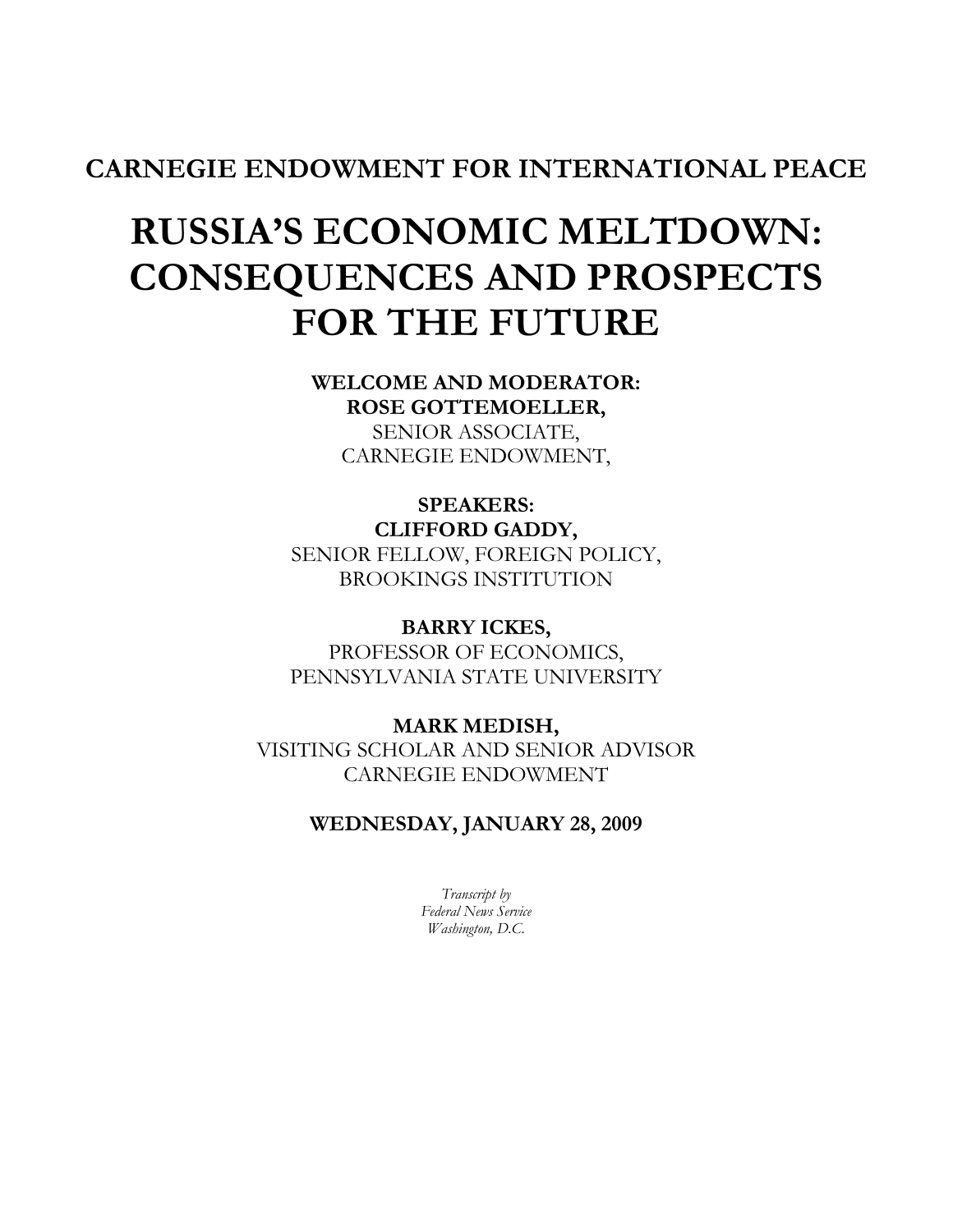ROSE GOTTEMOELLER: Okay, if you will take your seats, we'll get started. Good afternoon, everyone, and a very warm welcome. I am obviously not Ambassador Jim Collins. Jim had a family situation to take care of today and he will be along a little bit later, so I expect to see him before the end of the session but he couldn't join us for this opening and so I am taking over the chair this afternoon.

 My name is Rose Gottemoeller; I'm the senior associate of the Carnegie Endowment for International Peace, recently returned from Moscow, where I was the director of the Carnegie Moscow Center for three years. Usually I don't do economics issues, so I'm looking forward to learning as much today as many of you. I just noticed that I grabbed this folder to carry my papers down in and it says Russia and no-first-use policies, so you have an idea what I normally work on, which is nuclear-weapons issues. But I'm very pleased that we have the opportunity to wrestle with this topic today: Putin's system in a regime of low oil prices.

 We have, you know, a lot that has gone on; there's been a real rollercoaster internationally on the economic front, but obviously with Russia there has been a very severe rollercoaster going on and I think many of us, where we've paid attention to the news reports and so forth, we wanted to delve deeper and really get a good idea or try to get a good idea about what the top analysts think in this area.

And I'm very pleased that today we have among the three top panelists on Russian economic issues Clifford Gaddy from the Brookings Institution, who has been specializing on Russia for many years. He is an expert who holds a joint appointment as a fellow at the Brookings Institution's foreign policy studies and its global economy and development program.

 He is also a founding member of Brookings Center for Social and Economic Dynamics. He has a book coming out with Barry Ickes: "Russia's Addiction: The Political Economy of Resource Dependence." And this presentation today will draw on the work that is going into that book and I think it will be a very exciting and interesting book once it hits the streets. I just wanted to mention to Cliff that through all my time in Moscow over the last three years there was a constant drumbeat of interest in your book on the cost of the cold. So that's very popular among Russian experts for some reason; I thought it was extremely interesting.

 Barry Ickes, Pennsylvania State University, is a professor of economic at Pennsylvania State and financial director at the new economics school in Moscow. He previously served as the chair of the board of directors of the National Council for Eurasian and East European Research and in that role I know many of you have worked with him and know him quite well.

And my good friend and colleague, Mark Medish, is visiting scholar and senior advisor here at the Carnegie Endowment. He served in the Clinton administration as special assistant to the president and senior director for Russian, Ukrainian and Eurasian affairs on the National Security Council. And so he brings that perspective of having had a government brief to handle as well.

And so I think we will get some varied views today; we will hear presentations from Cliff and Barry and then some comments from Mark and then we will throw the floor open to your questions and comments. So I look forward very much to our discussion and welcome. Thank you. You're going to start, Barry, okay.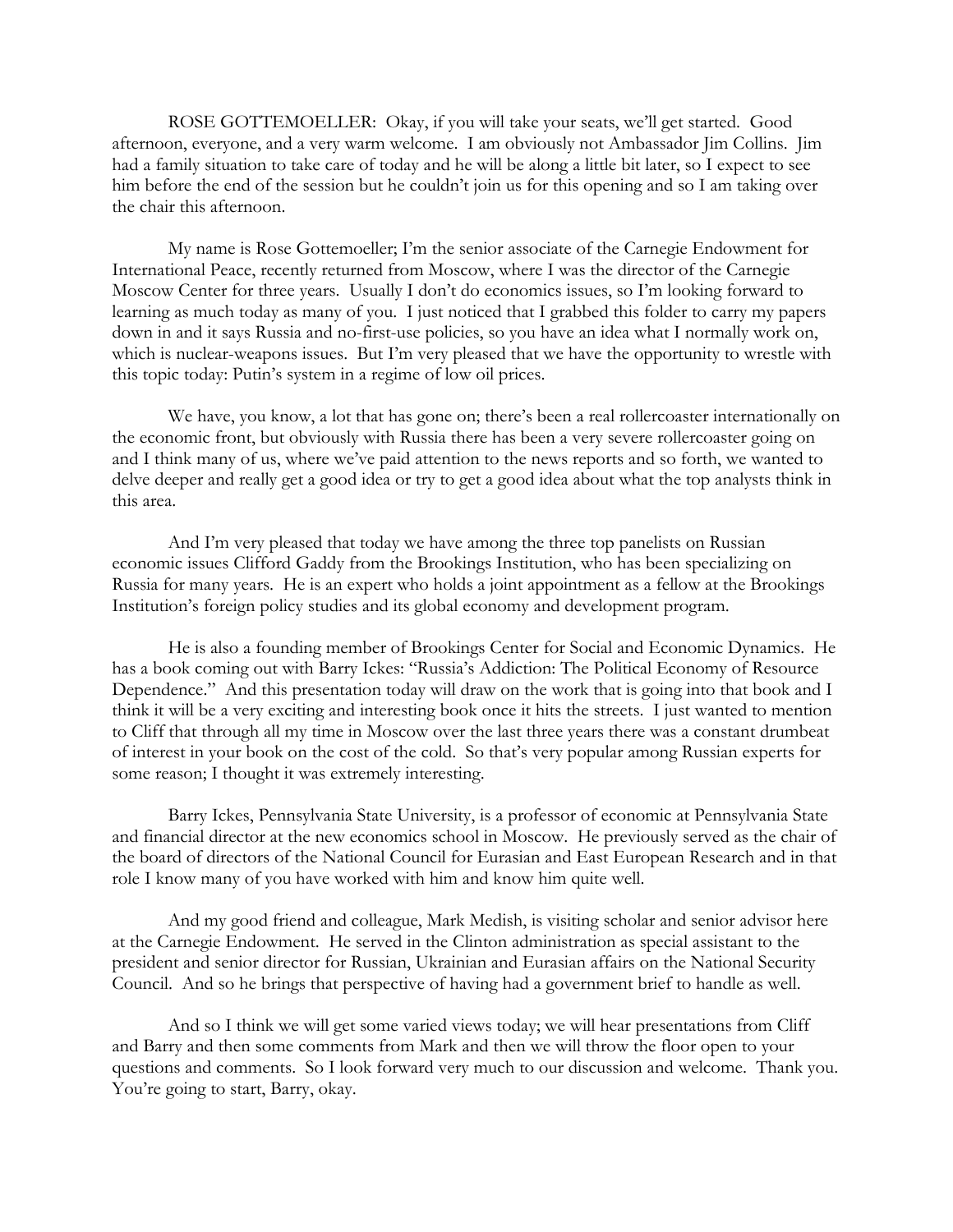BARRY ICKES: Thank you, Rose, thanks to everyone for coming out here on what for you must be a difficult weather day, although for me is pretty mild weather. We're going to sort of do this as a team; as you can hear, my voice is almost nonexistent and Cliff doesn't have a right arm, so together we make one economist – none of that two-handed economist joke. Okay, so let me – I'm just going to briefly give an introduction and then turn it over to Cliff but I'm going to still stand here.

 Let me just say, the official title was "Russia's Economic Meltdown" and Cliff and I were thinking, you know, Russia in the world economic meltdown, because one of the things we're going to talk about is how Russia has fared in the face of events that have come from the rest of the world. So brief – thing we're going to focus on economic policy. We will try to understand how that works in terms of Putin's policy and Putin's system. It's clear he's an axiom of the discussion, at least until we get to Mark, is that he's the unchallenged CEO of Russia. We're going to explain Putin's system; we're going to explain how his policies and priorities and instruments are used to develop the system in his way.

 And our focus is really on this system and how robust it is. And then the question we're really concerned with but it's still somewhat to be figured out, is how this system will work in this new regime of post-bubble low oil prices. What we're going to talk about first is how well Putin's system has performed; can it continue? We can see to some extent it's robust to the crisis, but can it be adapted, because that says something about the future political economy of Russia – whether this system can maintain, whether it will be stable, whether it can be adapted or whether it will have to be replaced.

So I'm going to – that's about as much as I can speak until you people respond and then I'm going to have to jump in and get back at you. So I'll leave it to Cliff, but I'm going to stand here and be his right finger.

 CLIFFORD GADDY: Thanks. As Barry said, what we're really going to be talking about is economic policy in this – what we call Putin's system or Putin's model. We've written about this is in an article in the National Interest if – some of you may have read it – I encourage you to read it because hopefully it will present these ideas in a bit more coherent and clear form, although without any graphs and charts, which may be the advantage of today's presentation. So let me just quickly sum up what we argue is Putin's system – the way he's managing this economy.

 And begin with what we would say is four key premises in his mind. Number one is that the economy is key for Russia's strength in the world – not its military, not all this other stuff that was in the Soviet day – the economy. Number two: If that's true, the economy should be as strong and efficient as possible and that has implications for what kind of an economic system you have, because Putin, as I'll point out, is convinced that a Soviet-style economy – central planning, state ownership and so forth – is not the way to a strong economy. It proved itself in the Soviet period to have a weak economy.

 Third key premise is that the economy has to ensure the priority of state interest, which of course is not always the case – in his mind – in a pure market economy with private ownership. So something has to be added. And a fourth point – extremely important, of course, for the current talk and current situation – is this economy has to be robust to crisis and kind of a worse-case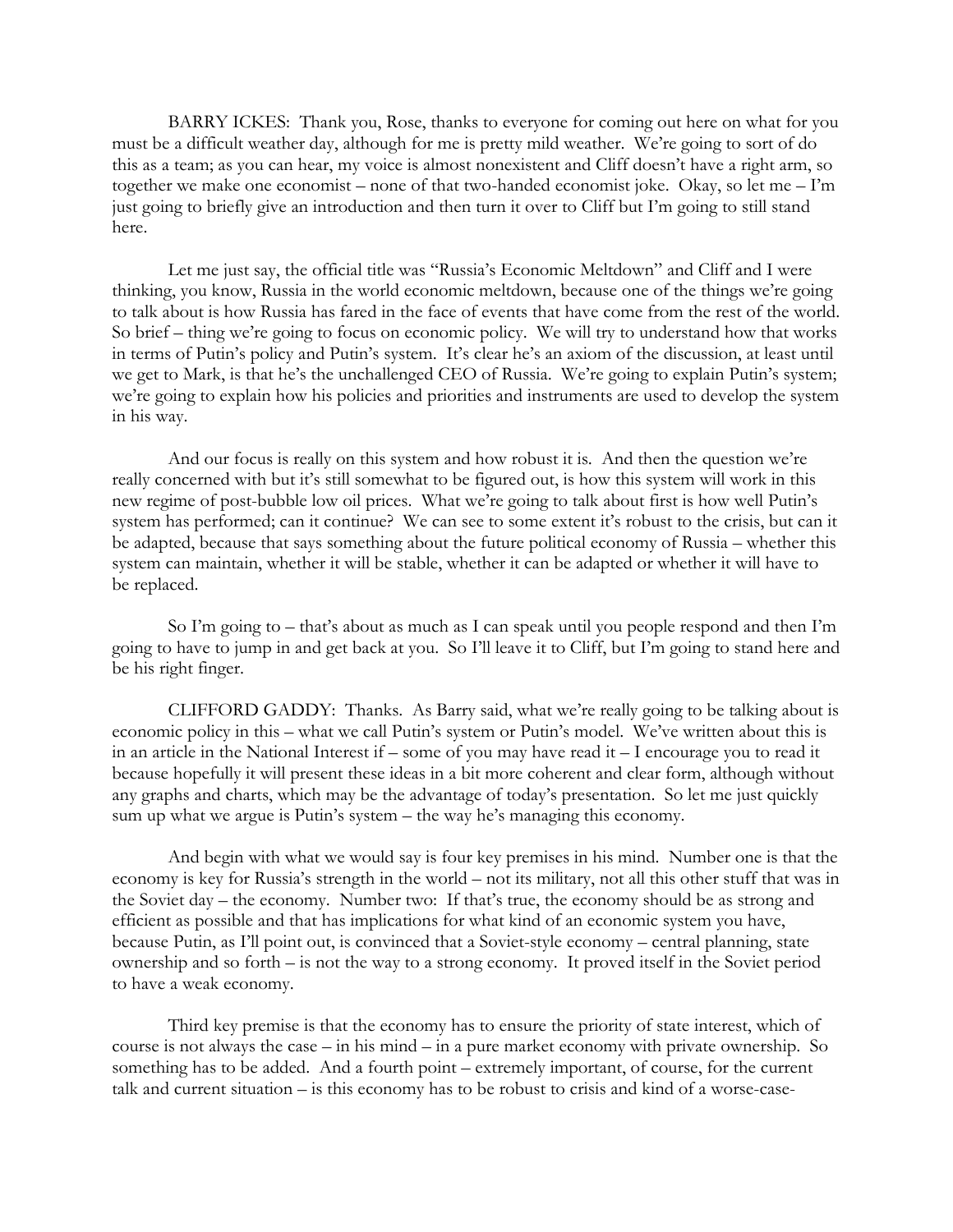scenario-type crisis. I'll get to that in a minute. So the efficiency point is the point I made that Russia does need a market economy with private owners.

The part about the priority of state interests is simply the conflict between so much economic power in such a highly concentrated economy with resource industries, that to simply turn this over to efficient owners and managers leads to a contradiction in the prioritization of state interests. And somehow you've got to solve that dilemma: maintain priority of strategic state interests without impeding the efficiency of a market economy. But let's get to priority three, this notion of being robust to crisis.

And the kind of crisis I'm talking about could literally be life and death – survival of Russia as a nation. And the historical memory most recently is that of the 1980s and the 1990s. The point there that said that Putin has read Gaidar's book – Brookings published the English translation of a book that Yegor Gaidar wrote a couple of years ago called the demise of an empire – the fall of an empire, with a subtitle that's most important: "Lessons for Today's Russia". And that book, of course, was not about the 1990s when Gaidar was prime minister, when he was active in politics in post-Soviet Russia; it was about the late years of the Soviet period. Those are the lessons that he was giving to Mr. Putin and which we argue Mr. Putin has actually tried to take to heart.

Well, the straightforward solution to solving – avoiding a repeat of the crises of the '80s and the '90s is to make Russia financially sovereign – financially independent by paying down the debt, building up the reserves. And the combination of all these things – reconciling the efficiency, the state control, the robustness to crisis – three things that are inherently in tension almost in any bipolar combination of those three – is something Putin, I think, actually believes he has found the only – he's the only person to have found the answer to this and in particular this notion of preparing for a crisis.

He has a nice little quote, which he gave in October I think  $-$  you may not be able to read it out there, but he's bragging that everybody in the world was caught off guard by the current crisis, not just governments but the IMF, everybody else were unprepared. I'd like to say that, "We did not allow ourselves to be caught by surprise…We took into account the potential risk and threats." In fact, we were criticized – we being the royal we – we were criticized for excessive conservatism – he's referring there to building up these foreign-exchange reserves – massive reserves – and yet I feel that "conservatism proved justified."

This notion that the policies he has pursued over these past eight or nine years have been vindicated by the current crisis is an ongoing theme in many of his remarks. Now, let me just get quickly to some of the points that we talked about as following from – as instruments for achieving his objectives, those top priorities. The notion of how can you control – how can you harness, if you like, the advantages of private owners in your economy without sacrificing the control of at least – that they pursue strategic interests that you deem important for the nation as a whole.

Barry and I have written about this, we've written preliminarily about it in some of our articles and this will be a centerpiece of the book we're writing: He's essentially set up a protection racket – a property-rights protection racket for a very limited, select group of private owners, the socalled oligarchs – the top oligarchs in the economy. That is, as long as they are willing to play by rules that he lays down – and there are some very specific ones, and I'll get to that in a second – they are protected against a much worse outcome. He's already foreshadowed in a couple of cases what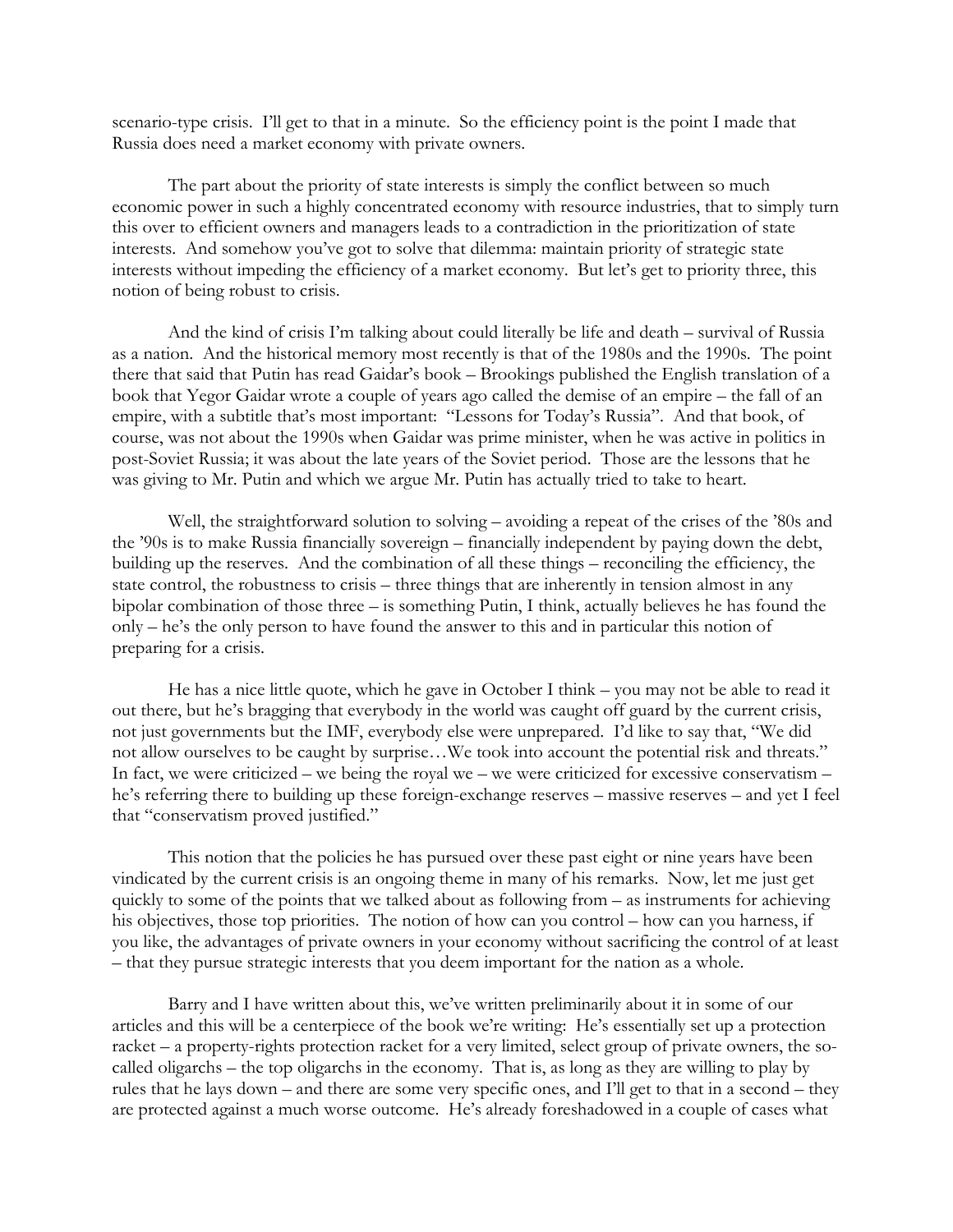that outcome could be; not just Gusinsky and Berezovsky but of course Khodorkovsky's case looms large in the minds. However, if you play by the rules you'll be okay.

Putin, by the way, in an interview with Bloomberg on TV a couple days ago repeated exactly the same statement when they asked him are you glad now this crisis is going to maybe eliminate all the billionaires in Russia. And Putin says, what is this, how did this rumor get started that somehow "I'm a destroyer of billionaires." He said I've never had anything against billionaires, that's never been my objective. If they play by the rules they'll be okay. If a person can accumulate massive wealth still playing by the rules then God bless them – God grant them health. So Putin gives orders to God to protect them as long as they play by his rules. (Laughter.)

Now, let's go to this – what is the deal that made with the oligarchs? I mean, just very briefly. On the one side, what he's doing for them is they get to keep their property. They can make their companies more productive, they can get richer and they would be protected against expropriation or worse. That's what he's giving them. What are they giving him in return – and this is the deal that he laid out in the famous meeting in July of 2000 – first and foremost they need to do something they had not been doing before, which is to pay their taxes in cash in full. This was the end of the virtual economy days in which they were engaged in all kinds of funny business with ways in which they paid or didn't pay their taxes.

Don't try to change the tax laws, which he had painstakingly implemented, don't collude with the governors to divert the income away from the federal center. Furthermore they needed to share their wealth informally in ways that Barry and I describe as informal taxation, so in addition to paying their formal tax, they needed to engage in informal taxation. Philanthropy being one, the socalled social programs, but also excess costs – placing orders with some of the big dinosaur industries throughout the country – social and political purposes for doing that, not economic.

And finally, let Putin make the strategic decisions for these companies – the really important strategic decisions. This would be a very, very limited sphere in which Putin might weigh in, but if anything was deemed by Putin impinge upon Russia's strategic interests, especially in foreign policy, they needed to clear that with him. The protection racket is necessarily limited to the rentproducing sectors; it makes no point to engage in the effort that's required to engage with these private owners of large enterprises if there's nothing to be gained in return. And with Russia, an economy in which the rent- or the value-producing sectors are so highly concentrated, it is in a sense ideally suited to such an approach; it would not work in other economies.

He can limit himself to dealing one and one with literally a handful – maybe eight, maybe 10, maybe 12 or so – of these top oligarchs and achieve what he needs to do. Why, you might ask, does he not then – if this works and we argue that it has, at least up until now – why not expand the circle of private owners? Well, it's simply what I say: that it is costly to engage in this and the payoff to do it would be low. And this has the interesting and very important effect that a protection racket exists for a very small number of private business owners in Russia – the oligarchs; nothing like that exists for the rest of the economy.

And the idea that rule of law would be implemented in Russia is completely contradictory with this system. It's unthinkable that there would be one set of rules that Putin has for these large oligarchs and another set of rules – the rule of law – for all medium-sized and small-business people throughout Russia. They could not coexist and that, I think, is the real explanation why, despite lip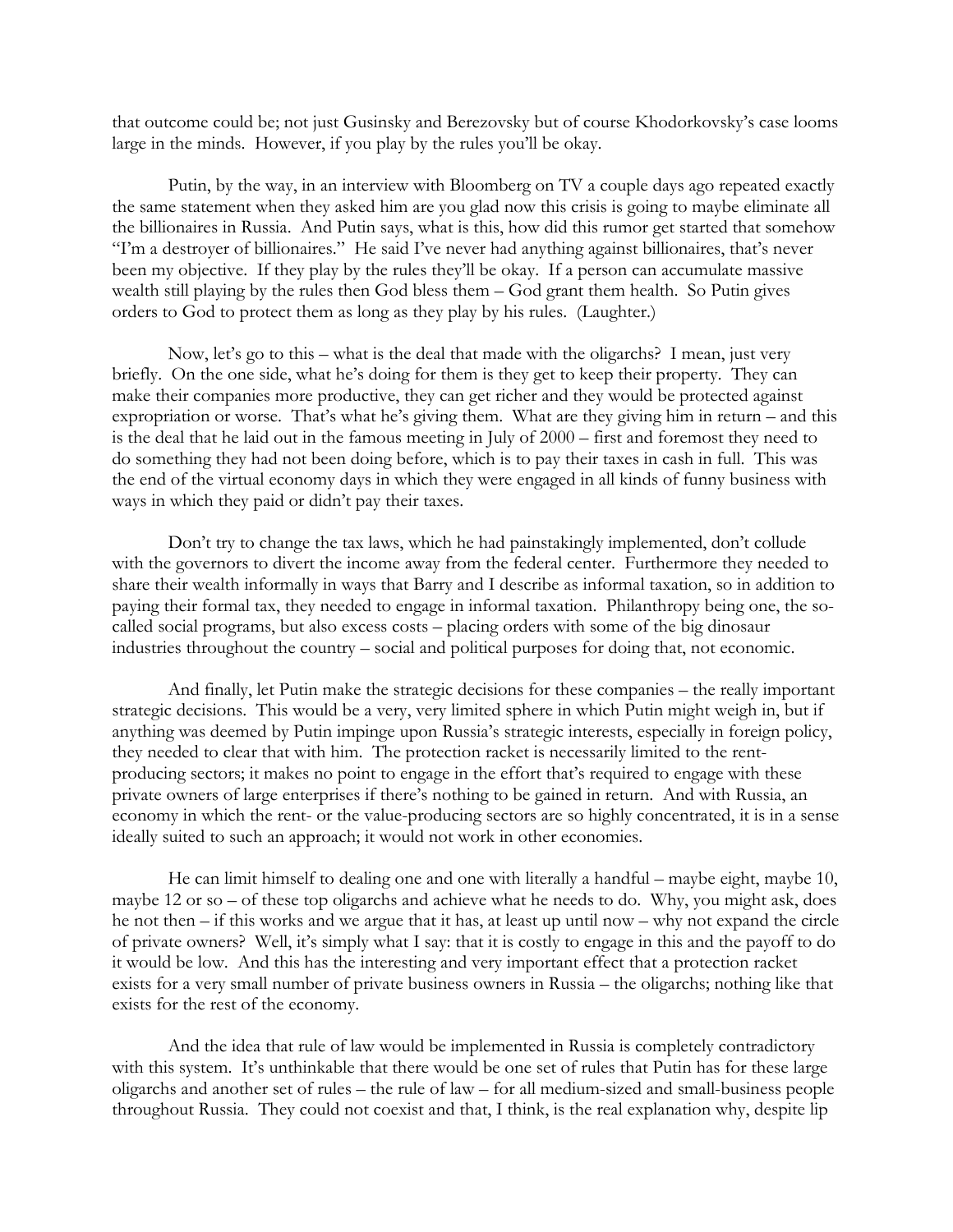service to rule of law, lip service to promotion of small- and medium-sized businesses, they are completely exposed to shakedowns and protection rackets of their own by the mafia and by government employees, including local law enforcement, FSB circles and so forth.

But let's look now – that's a brief description of what constitutes the model – let's look at how it has performed. It may be convenient to break this down into three or four phases. Phase one from 2000 to 2004, key thing there, oil on average for that period, world oil price was \$32 a barrel. Phase two, 2005, '6 and '7: Oil average price was \$62 a barrel. And what might be called a very brief phase succeeding that – phase two A, if you like, extending just the first half, roughly, of 2008 – for the first half of 2008 through August the average oil price was \$107 a barrel. And then finally the current phase, after the crisis, after August of 2008.

So let me look at these individually very quickly now. In phase one – in a way this was the simplest time. The priorities were simple: First was to establish the control over the oligarchs, that is, set up this property-rights protection racket and also institute the tax reform that was in effect part of this – an essential part of this, collecting those formal taxes to the center, the property-rights protection racket among other things, collecting the informal taxes to the center. So you set that up and make that work.

And then secondly, what do you do with the resources you now have collected into the federal center? Your top priority – almost your exclusive priority – is to achieve this financial independence, so part of your robustness – achieve financial independence by paying off the government debt – paying it down as quickly as possible, which is exactly what it proceeded to do. In a way, you can look at this story of the relationship between Russia's foreign currency reserves – foreign exchange reserves and Russia's government foreign debt as marking a nice boundary between the two key periods of Putin's regime; the red being the foreign debt, the blue being the foreign-exchange reserves.

And exactly the tipping point, when finally you have achieved a situation in which the reserves exceed the debt, I think it roughly coincides with what we see as a shift into a new phase – phase two: 2005, 2007. What's the main event? The main event is a completely different situation than had existed before with respect to the world oil price, what can be described as nothing else but a real windfall. The turning point occurs something like in the middle of 2005 as – I mean, this is arbitrary, but the oil price there exceeds \$50 a barrel and after a very, very long period of oil prices down at around \$25 a barrel – these are 2008 prices, so these have been adjusted for inflation.

So in that second quarter of 2005, as oil moves over \$50 a barrel and stays over and rises quite highly despite some initial ups and downs, things really change in the Russian economy and causes certain changes or adjustments in Putin's economic policy. Now, one thing remains the same – continue to pay off the debt. Key events there are paying off the IMF debt three-and-half years ahead of schedule – three-and-a-half years ahead of schedule, unexpected by the IMF.

I pointed out that I don't even know if you can still do this, but you used to be able to go to the IMF Web site and call up the payment schedule for the Russian Federation. And it still listed payments going into July of 2008, you know, years after they had already paid it all off at the beginning of 2005 – and then, later, paying off the Paris Club debt.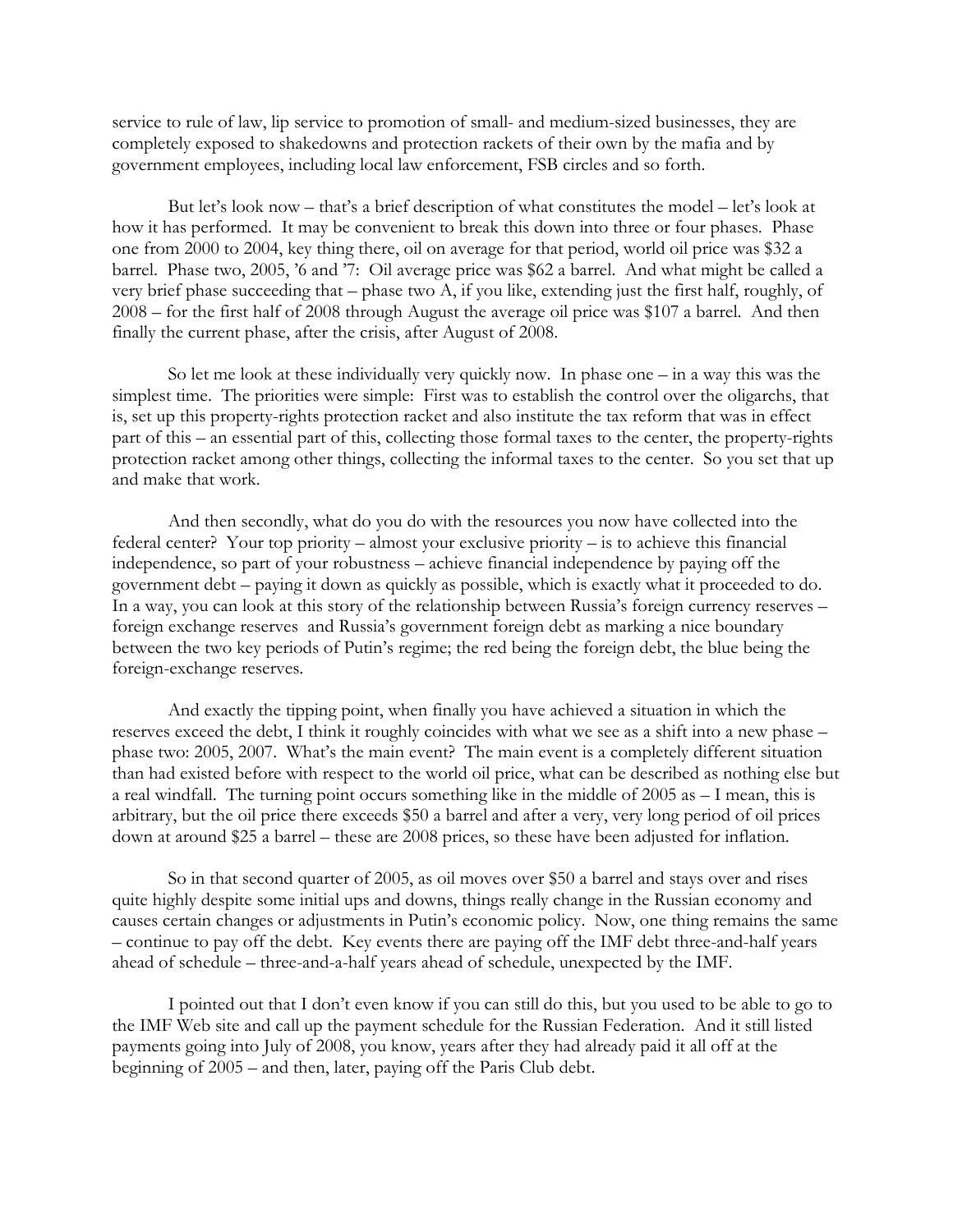However, as the oil price rises, and really soars, you're having to adjust in a way that you had not expected before. You continue to tax the oil windfall and set up an oil-stabilization fund. What are you going to do with all of this surplus? So, of course, in 2004 you set up the oil-stabilization fund and it really comes into full swing in 2005, continues to 2006 and '7.

If you look at the gross sales revenue of all Russian crude oil, exported crude oil and exported oil products, these are the gross revenues. So out of these revenues, these companies have got to pay all of their costs and have some – retain profits, pay their regular taxes. The stabilization fund was collecting about 40 percent of the revenue, so truly soaking it up into the stabilization fund during those years.

What happens in 2008? Nothing goes into the stabilization fund. A very interesting point I'll come back to. Another policy though, back as the oil price rises, is we argue in another article that we've written recently – Barry and I argue – that it's well-known that Russia's physical output of oil, its oil production, stagnated and actually in the last year-and-a-half or two years, has turned into slight negative. It shrunk slightly. And this people ask, what's the reason why? This is really stupid. Why did Putin have such high taxes that deter companies from producing more oil, investing in expansion of production?

We actually argue that that indeed is one of the effects of the taxation policy and other policies, the increased state ownership in the sector, but that this was not an unintended effect of this, this was not either a necessary evil or an unintended consequence of policy, but that it actually was an intention.

The idea was, the rents were already growing so fast, they were already so difficult to manage and handle, that the best thing to do is just keep the oil in the ground. Oil prices are going up, they will continue to go up; that was the consensus. Why pump the oil now at high expense and cause headaches about how to deal with the surpluses that are earned from that? Simply keep it in the ground.

Russia did not want to risk what we describe as the addiction that comes from more oil rent in the economy; industries, especially producing industries, feeding off of this wealth. And, of course, it did not want to expose itself by venturing into new expansion of production of what might happen with a fall in the world price of oil.

But another point that you had to deal with during this period of the massive explosion of rents that started in 2005 is how to intermediate these financial surpluses. And here Russia did something that is by no means unique for Russia. It was the same thing that was done by the Gulf oil producers, especially by the Chinese, who earned their surpluses in a different way, but still had the same problem. All of these countries faced a thin and weak, fragile and inefficient domestic financial system.

And in all these cases essentially what's happening is countries were using the international – the global financial system to intermediate their own financial flows. So you have this curious situation: Russia pumps the oil, sells the oil to the West at these rising, soaring prices, earns the money, lends it back to the Western governments and then Western banks lend it back to Russian private corporations. It's a curious cycle there but makes sense in the context and becomes quite important, of course, when this whole global financial system collapses. And it's just kind of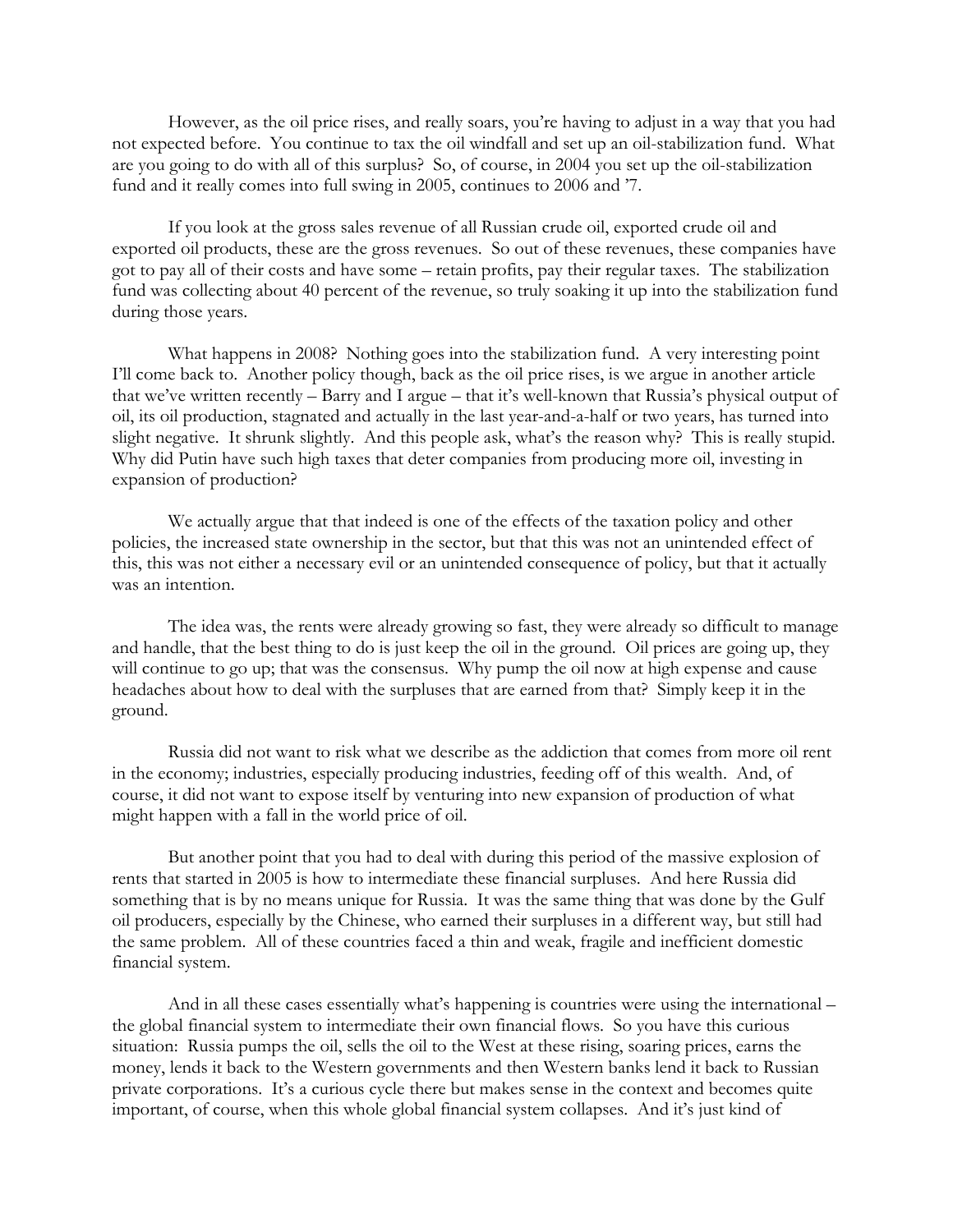interesting to see that Russian private debt, as opposed to that state debt that was being paid down rapidly, just explodes and grows almost dollar for dollar in the same amount as the increase in export revenues that the country was earning.

Let's move now to what happens then at the beginning of 2008. This whole system looked quite successful into 2008 and indeed there was a period in which Russia could look at the global financial crisis and say that we're better off than the rest of the world. In May 2008, U.S. and other stock markets begin the downward slide that they are still in and for a brief period the Russian market – the RTS and other indices – actually stayed up – down slightly, but really were staying up. Why? It's because the global oil price kept going up; in fact, reached its historic highs, as you recall, there in the first days of July.

But this was the period in which Putin and other Russian leaders said we are the safe haven. Everybody else is falling, collapsing; we're the safe haven. That was a very, very brief period of saying that, because as soon as the world oil price began to collapse, then Russia's collapse was even more marked – as we'll see in some – but this bubble mentality that had afflicted the rest of the world and apparently had not – to which Putin had not succumbed as he built up his stabilization fund and collected the windfall, as we saw in 2005 and '6 and '7.

There's an abrupt shift of policy in 2008. As I said, no longer anything going into the stabilization fund just as the oil prices are soaring even more and there are other indications, including some of the statements that Putin made in February of 2008 as he talked about – he bragged about how the RTS – the Russian stock market's capitalization had grown by a factor of 22 – by 22 times since 1999, as if this was something to brag about. He should have been warning about that, that this is obviously – doesn't make any sense at all. And it is a bit of a mystery what is going on there, but it does appear that once the oil prices reached \$120, Putin followed conventional wisdom around the world.

At the time, as you remember, people were more likely to be predicted \$200-a-barrel oil than \$100-a-barrel oil and perhaps he also assumed that oil was not – although it might go down – it was never going to return to those prices that you saw in the 1980s and 1990s. Well, the bubble burst and it has been noted that the Russian stock collapse leads the world. There you see a list of countries – you probably can't read the names – everybody's down but Russia leads the pack, down over the year 2008 by almost 80 percent. And yet, I think one needs to look at this in a particular perspective because you can't have it both ways.

If the pre-August 2008 boom in Russia and most notably in the stock market was a bubble, then its huge collapse is not so much a sign of poor performance in the collapse or after the crisis, but rather it's a sign of the size of the bubble – there was more to be deflated. And indeed, this whole thing is a result of the interdependence of the Russian economy with the rest of the world. The RTS is now roughly back where it was in the fall of 2003, so in other words – it had been growing at a nice, steady clip between '99, 2000 and 2003 and into 2004, but it was this bubble that occurred beginning later than that.

It's come back down; perhaps it's overshot as inevitably will happen in these sorts of corrections. But, again, look at it in the perspective of the bubble and how far it's at. Now let's quickly look at the issue of this current crisis. It's very common to talk about that the Russian crisis – both crisis of it's stock market, crisis of it's currency, crisis of its depleted foreign exchange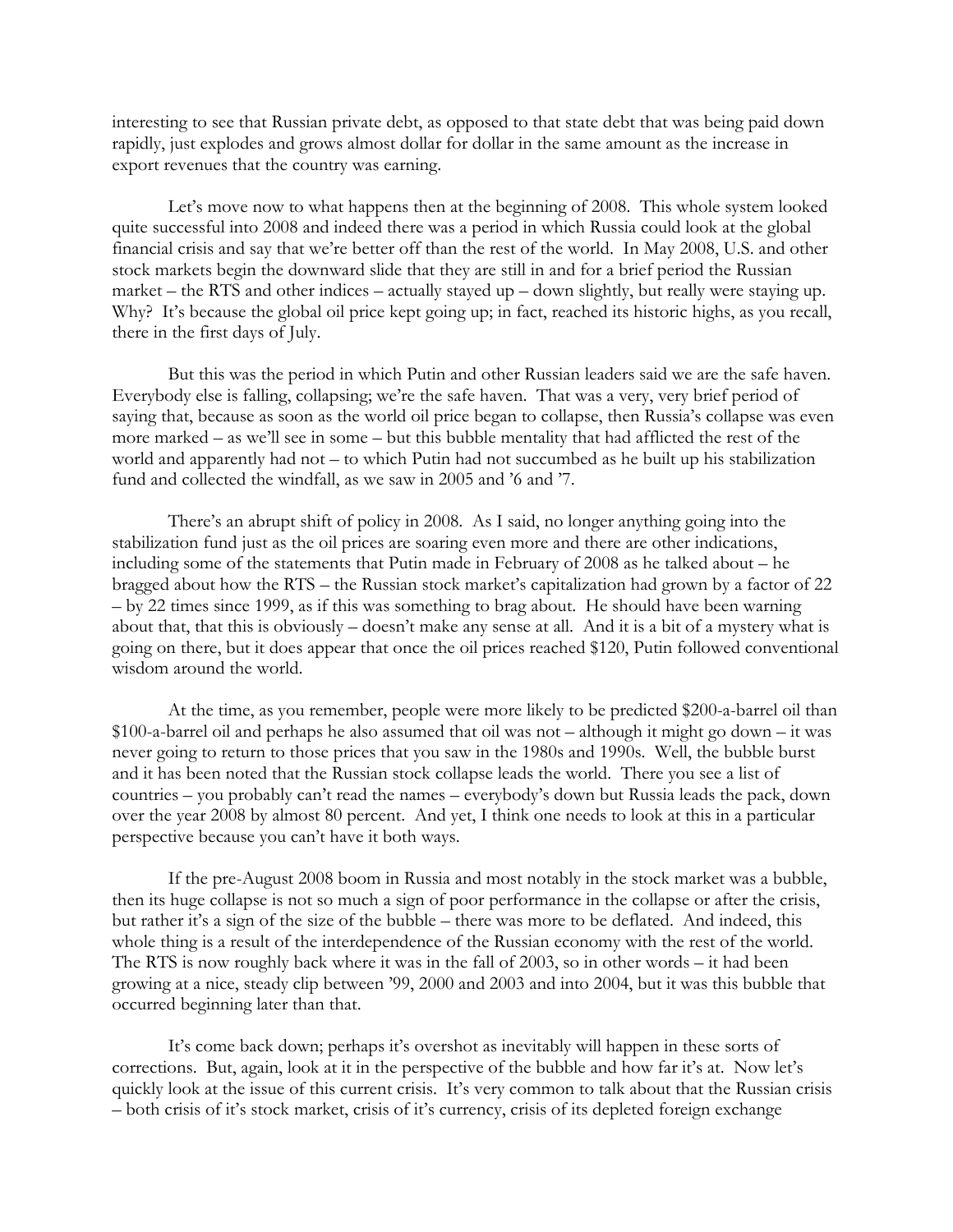reserves and so forth – is very much connected with certain political events in Russia or economic events – the Mechel crisis in July and of course the Georgia war in early August. And indeed there is – at least if you look at the picture you see, yeah, the stock market went down, the currency fell, the foreign exchange reserves – there was an outflow of capital at this period.

But, again, this is looking, you know, this is typically when you look at Russia as a Russia person and fail to realize what's going on in the rest of the world. And August the  $7<sup>th</sup>$  was the day when virtually every currency in the world had some of its largest declines against the U.S. dollar in recent memory, including the euro. And in fact the euro fell more in the week after the Georgia invasion than did the ruble so, you know, who's to blame there? The Swedish kronor did, the Norwegian kroner – there's a whole bunch of poor guys that by that argument are the victims of the Georgia war.

We argue that, look, just put this in the perspective: This is all about the oil collapse. It was financially integrated – Russia was with the West, it was certainly integrated in its trade flows and its sales of oil. The international financial crisis called the oil collapse and that feeds back into Russia. Again, if you live with the ups, you got to live with the downs and the oil and the Russian economy – oil and the Russian stock market provide an interesting comparison there. Quickly let me just talk then about this notion of what's happening with ruble since, again, this is often described as something very specific to Russia or that Russia is suffering worse than anybody else – that is, you know, by comparisons Russia still lies somewhere in the middle of the pack in terms of the depreciation of its currency against the dollar.

Many famous, notable countries are worse off than Russia – the pound, the Australian dollar – I could go through a whole list – have lost more against the dollar than has the ruble. On the other hand, there are some that have lost less. What's interesting is this whole policy that Putin pursued with respect to the devaluation it was, not just in retrospect but many, many people were pointing out – you stuck far too long to defend the exchange rate of the ruble in the face of an impending reality that it's going to have to be devalued and if, you know, your spending is costly to defend it, you're depleting these massive foreign exchange reserves that had been built up that were then the third-largest in the world. They are still today the third-largest in the world but you did end up spending a couple hundred billion dollars.

Was it really worth it? What was going on there? If you knew it was going to be devalued, why not just shift to a floating exchange rate to begin with? You know, people debate this; I'm not sure we can give the definitive reason. Protect the population, fear of inflation – yes, indeed – give time for the public to adjust. Putin made a speech at one point saying, you know I don't think it's necessarily wise for people to keep their money in rubles. They can choose what they want to do with their money: You might want to keep it in dollars or euros or whatever. So it was a sort of tossing the ball back to the public.

But certainly protecting the oligarchs would, according to our model, have been an important part of this, that is, with those massive foreign debts they – dollar-denominated, largely – foreign debts they had taken out over this period, the idea of give them time to adjust their positions is important. And, you know, this is an interesting point, because with that heavy debt burden that they had incurred over those years and this shock that occurred – and one of the first bailout measures that Putin announced unilaterally – claiming that he might have consulted with someone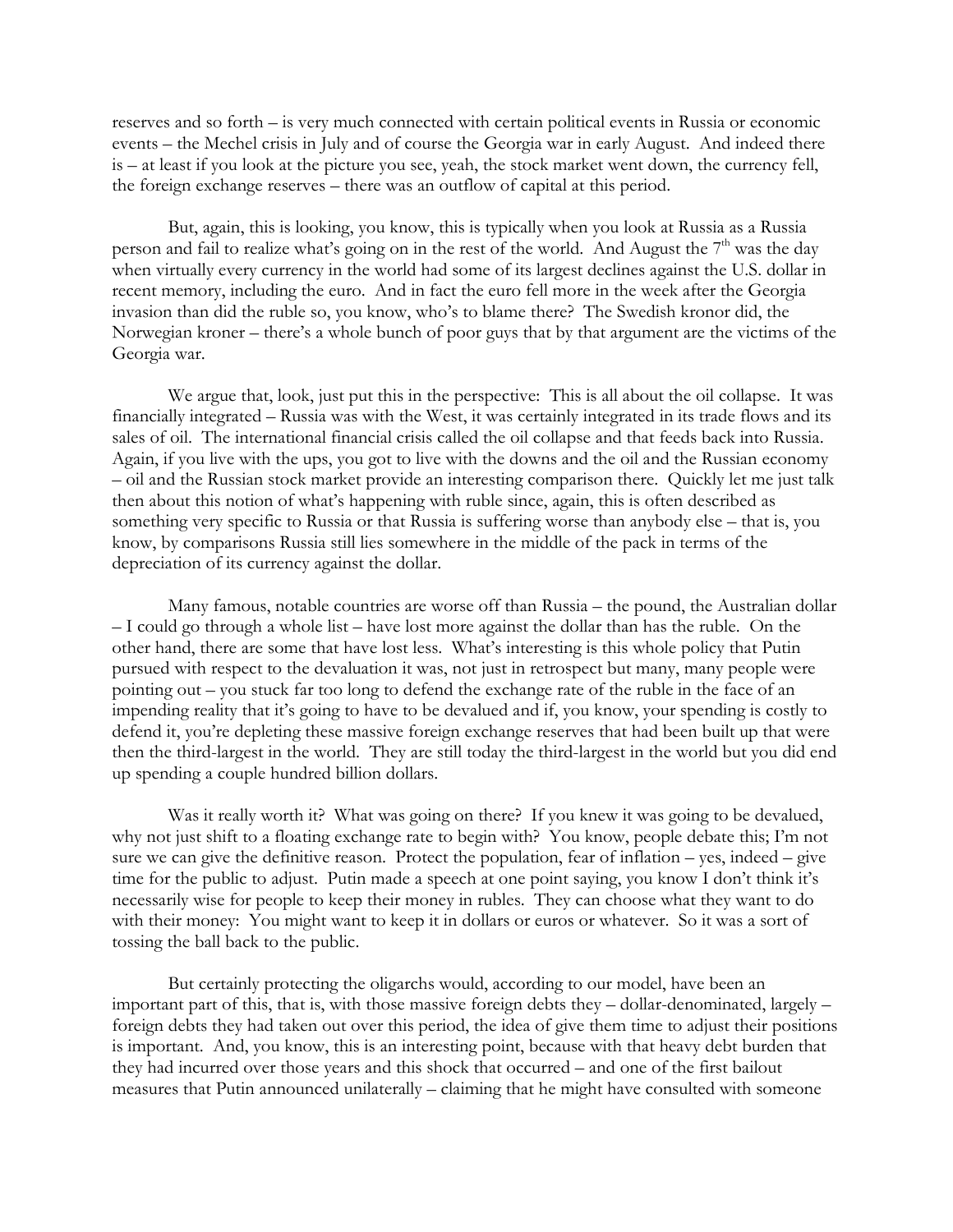but it's not clear if he did – he had a fairly massive program of guaranteeing the foreign debt – the foreign loans taken out by the private corporations.

I think one has to ask, well, wait a minute – if Putin was, as he said in that Bloomberg interview – had been described as the destroyer of the oligarchs, he's lusting for their property, wants to nationalize it, wants to eliminate them – wouldn't this have been the perfect occasion to do it – allow them to default, seize their assets? But, in fact, he did just the opposite and we argue that that indicates that he's very committed to keeping this system of the oligarchs remaining in power with their property and keeping this protection racket, therefore maintaining his power.

And if you think about it of course, the whole thing has played enormously into his hands because if he was the protector of these guys before, he's even more their protector today. They are exposed to new risk against which only he can protect them. So finally, let's talk about the situation now – what's going to happen with Putin's model in a price regime – oil-price regime, I'm talking about. Well, everything does indeed depend on where the oil price goes. We could and it's always fun to speculate about what's going to happen with the Russian real economy – not to mention the Russian financial economy – in the future, but until we know what's going to happen with the oil price, which of course is largely driven with what happens with the sate of the global economy – it is indeed a lot of speculation and maybe just a game.

We can create scenarios and they may be useful if we assume certain oil prices but many people, I think – and I just want to conclude with this – if we look forward to where things are going – many people talk about, well, if Russia had diversified, if Russia had not been so highly dependent on oil it wouldn't be in this sort of a situation. I just state flatly that there's no way Russia could have diversified away from oil in the period we're talking about, no way that it could have replaced the value that came from that soaring oil price with any other alternative economic activity inside Russia.

And given the fact that a diversification program, if ever to be successful, will be a long-term venture that requires massive investments; in fact, I would argue that would have been a terrible thing for Russia in terms of the effects of this crisis. You would have made commitments in areas for which it was too short to see the reward just as the crisis hits. Not that that was the planning that went into this, but I think one needs to be a little bit realistic about the notion of diversification from oil; in fact, Barry and I argue that Russia's key middle-term challenge – and it has many challenges, but perhaps the key middle-term challenge is not diversification away from oil but it's how to ensure continued production of oil – continued flow of rents from oil.

The idea of how to expand or maintain, even, oil production by developing whole new regions in the country has been essentially put on the backburner, has been postponed during the period of high rents, as I indicated. But that simply means that the urgency is even greater, so what used to be perhaps a mid-term challenge is becoming increasingly a short-term challenge: How to ensure the increased production of oil, and especially now with low oil prices, given that Russia is a high-cost oil producer? This is not the cheapest place in the world to produce oil.

So the low oil-price regime has brought Russia back to reality and the real dilemma is on how Earth to do this within the confines of the model and the priorities that I outlined. Clearly, simple economically efficient way to do it is just throw open the doors; invite in foreign operators to come in and get involved in the Russian oil industry; let them help provide the skill, the technology,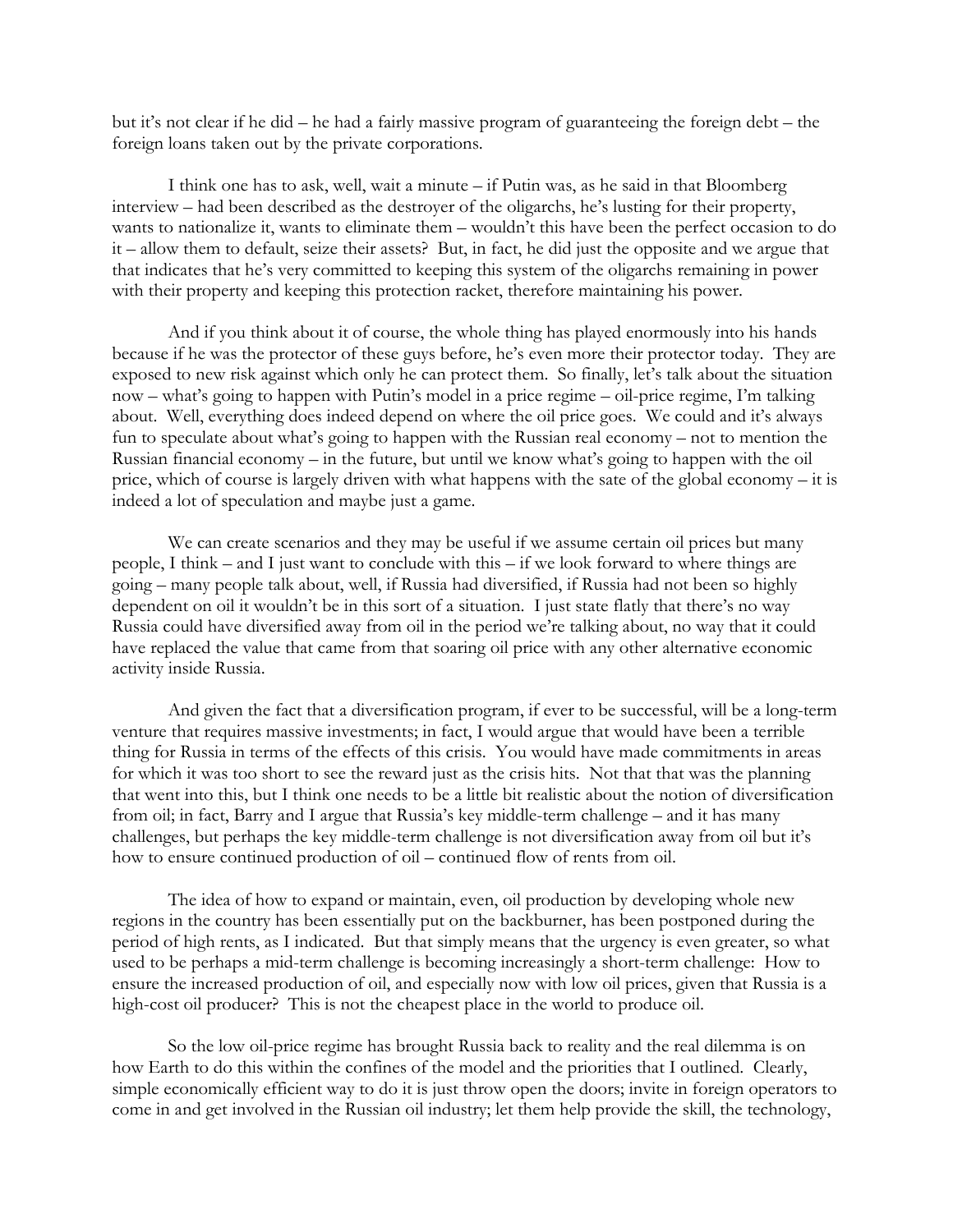the capital and absorb the risk from this. But that is not compatible, we argue, with his system and so he has to figure out some way to balance these two: achieving the efficiency by bringing in international participation and sharing the risk without undermining his system.

That question – how he will solve that, how he's look at that  $-$  of course remains open as something that needs to be studied. So two points I would make in thinking about summing up the system: how it's done and where it's going. Frankly, for eight years the system has not worked badly and at least – and that's, I think, kind of an objective statement – but certainly, subjectively from Putin's point of view, he must feel terribly vindicated. He's the guy who thought about preparing for a crisis; there's no evidence that any other world leaders did that. He may not have been able to fully prepare for it – that's one thing, but at least he was thinking in that direction.

His system survived from \$30-a-barrel oil to \$60-a-barrel oil to \$100-a-barrel oil, now it's still going on, back down to \$30-, \$40-a-barrel oil. However, that does not mean that it will work indefinitely or even in the medium-term because of this particular challenge that we outlined about the continued production of the oil wealth and the rents. And what are the implications for policies? I know the one that a lot of people are most interested in is whether there will be more liberalization for the economy – is this an impetus – is this pressure to move to what at least some people describe as reform polices but at least more liberal policies throughout the economy.

Our take on this is we think there's a good possibility that you may see more liberalization regarding oil companies à la Hugo Chavez in Venezuela – that you suddenly shift and you invite the oil companies back. If that happens we would tend to think that it would happen on a very limited and selective basis; there are specific problems that Putin has in brining in too many major actors. BP proved a big enough of a headache – to have a bunch of BPs operating with the way they caused problems – seen from his point of view – would be a major threat to the whole system

But even if there is some liberalization with respect to these top-level strategic sectors of the economy and participation of foreign operators we don't think there will be a general liberalization at all. In fact, quite likely just the opposite, because the protection racket will be tightened to maintain the system in the presence of these external actors that need to be controlled, that is, the foreign companies that need to be controlled in a specific way. And that an alternative policy of, let's say, seriously promoting small business, medium-sized business, including in the oil sector, in order to win time, say, by developing the western Siberian fields.

Most experts I think agree that there's plenty of oil left in western Siberia but it could most efficiently be developed only by a sort of a more American-style model of promoting small operators – letting them squeeze some of the last bits of oils out of some of the fields and wells that are existing there. I mean, I just remind you that Russia has roughly 150 companies as operators in its entire oil and gas sector – roughly order of magnitude 150. The United States has 22,000 and that's mainly the ones at this tail that are very small wells and very small developers.

So that would be at least in theory an option for Putin. That, however, would require a complete turnaround of his economic policies and we don't think that's going to happen. So I'm going to stop right there, because I know probably I've run way beyond my time to begin with and I'm eager to hear what Mark has to say and comments by others. And unless Barry wants to risk his voice right now, we'll wait until the Q&A.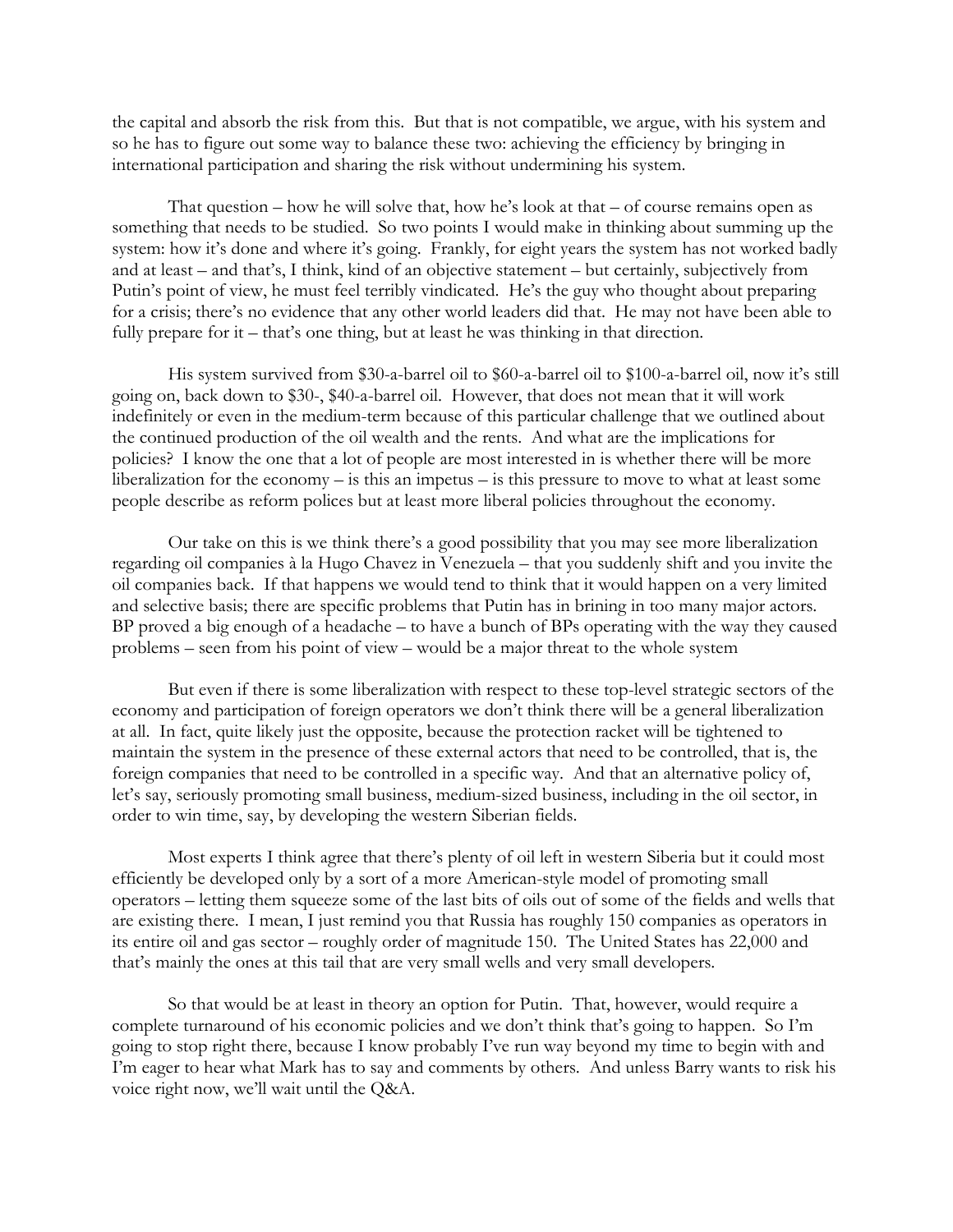MS. GOTTEMOELLER: Okay, you'll hold off. Thank you. You put a lot of meat on the table for us to chew on and I'll turn first to Mark Medish for his comments and questions.

MARK MEDISH: Thank you, Rose, and thank you, Cliff and Barry. I have only praise. I mean, I have been a big fan of your work for a long time and I know you've got many fans out here in the audience. For those who don't know it, these two gentlemen coined the governing phrase for the Russian economy in the 1990s and that was "virtual economy" and they were superseded in the last decade by Goldman Sachs and its moniker BRIC. And I think, really, the question they've posed to us today and in their recent writings and in the book is, where does Russia lie between virtual economy and BRIC?

Is it a virtual BRIC or is it a broken BRIC? Again, I'm just a fan. I think your presentation, your exposition is very balanced – acute analysis, very clearly presented. I think you've got a coherent theory of the Russian political economy under Putin, what you call the "Putin system," or "Putin's Third Way," I think is the title of one of your articles. How does this authoritarian growth model work? And I'll leave it to the audience to try to question some of the mechanics of that – I'm sure there are a lot of questions out there. I do think it was wise of both of you to start with a moment of self-awareness about the global context and also infuse that into your analysis, because, as one of you said, this is Russia's meltdown in the context of a global meltdown.

And, you know, normally people in glass houses shouldn't throw stones. I suppose, to extend the metaphor, the situation is, we've smashed our own windows so we might as well throw some stones at other peoples' glass houses. (Laughter.) And apropos of that, of course, I believe president Putin is opening the Davos World Economic Forum Summit even today, even during your presentation. Illuminations and words of wisdom have spread from the mountain – from the magic mountain. And it's a wonderful metaphor, right? The old sick man of Europe is on the magic mountain telling people about the pathway to health. But the shoe is on the other foot because, in some ways, it turns out that we also are capable of virtual economics in the G-3 and that Mr. Madoff could teach Mr. Mavrodi a lesson – (laughter) – at least in orders of magnitude.

But back to Russia. I'm very interested in your sort of final judgment on the broken BRIC. Is it a broken BRIC? Is it going to fix itself, or not? So I'd like you to both – and Barry hasn't spoken to it – just give us a bit of prediction: How deep is this crisis for Russia? I mean, because we did have a different metaphor – we've had this BRIC metaphor for Russia, right? Goldman Sachs and others have done big business selling that image. And by the way, Coca-Cola announced today, or yesterday, that it's gung-ho on Russia – this is the time to invest more – so some folks think that things – that the prospect – you know, maybe asset valuations are good or it's like McDonald's, people buy Coke when times are hard – I don't know.

Let me throw out just a couple of areas I wish you would comment on just a little bit more, and this might anticipate some questions. I'm glad you brought up monetary policy more in this presentation than you addressed it in the National Interest article, because I think that's very important. After all, the '98 crisis started as a financial crisis – monetary policy crisis. And you spoke of the ruble exchange rate issue a bit in the past tense. Do you think we've had a soft landing or could this go a lot further? Rule of law, a very important area – the way I pose this question to you is the Putin-Medvedev question: Medvedev has placed a lot of emphasis on the rule of law as important. You seem to indicate that that's probably window dressing due to the fundamental nature of the Putin system, but I wonder if you see any daylight there.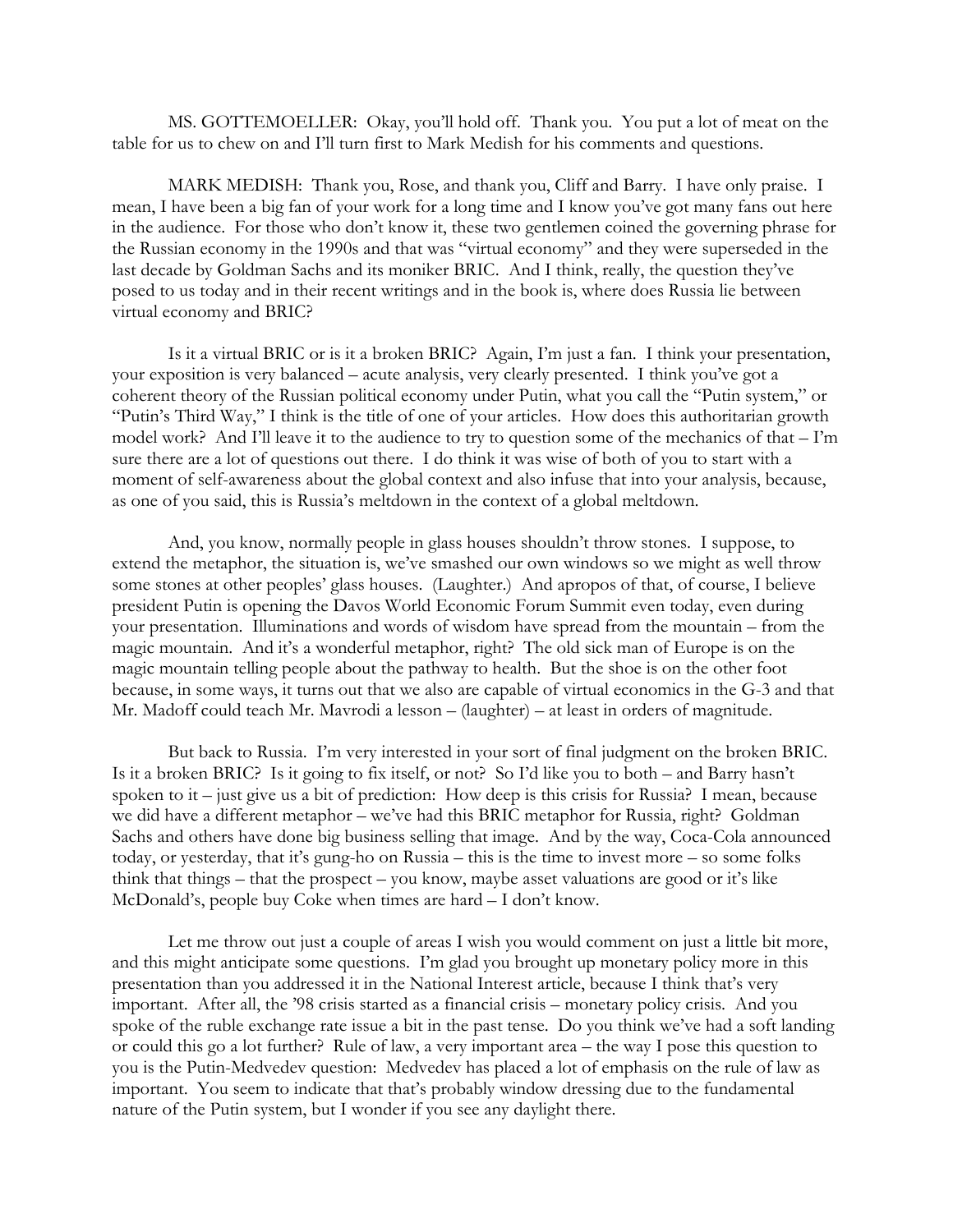Third, and building on the risk of social unrest, we saw some outbursts in Vladivostok recently because of import duties. You know, are there – do you see – and you spend a lot of time in the country – do you see risks that social tension could boil over because of the economic stress?

Fourth, the integration theme – what about the WTO? Does all of this mean they really don't care about it and that that should not be a high priority in the economic dialogue with Russia? And what's their perspective on that?

Fifth, the geopolitical link – does a less-growing virtual BRIC mean a more assertive one or a less assertive one in its foreign policy? We've just been through the gas dispute with Ukraine, which is a bit like Groundhog Day; it just happens every year and people are surprised every time it happens. What are your views on that?

And, finally, here, in the same connection, what about neighborhood contagion, because in the '98 financial collapse, it was not only a problem for Russia, it was an enormous problem for the Eurasian neighborhood. It was a problem for its FSU neighbors who had a lot of exposure to Russian assets, the banking systems in places like Kazakhstan, Ukraine and so forth.

So those are my little comments. One last thing – on the diversification versus oil, I think it's a bit of a red herring in that "both, and" would be an acceptable answer and a good, strategic answer for Russia. It's got to get the oil equation right and diversify. And I think you hinted at that at the end. Thank you.

MS. GOTTEMOELLER: Thank you very much, Mark. That is an excellent list of questions. And I imagine some of you have been thinking of those as well. Would you two like to take a shot, at least an initial comment on that list? Or shall we open immediately?

MR. GADDY: Can we just give like one-line answers?

(Laughter.)

MS. GOTTEMOELLER: Okay. (Chuckles.) And that might then generate some more comments and questions from our audience.

MR. ICKES: Well, I thank Mark for those comments, some very nice comments. The thought of the broken BRIC, I think it's –

MS. GOTTEMOELLER: There's a microphone, if you could.

MR. ICKES: I don't need a microphone. (Laughter.) It's only a matter of this cold that I need a microphone at all. I don't – you know, the important point regarding the broken BRIC is that Russia now is not in the same situation Russia was in '98 or Russia was at the end of the early '90s. This crisis is coming – this crisis is the bursting of a bubble. So Russia is back right now to levels that were pretty good when it reached it on the upswing. So it makes every – you know, evaluation of the consequences dependent on what's going to happen in the future with oil prices and these medium-term challenges.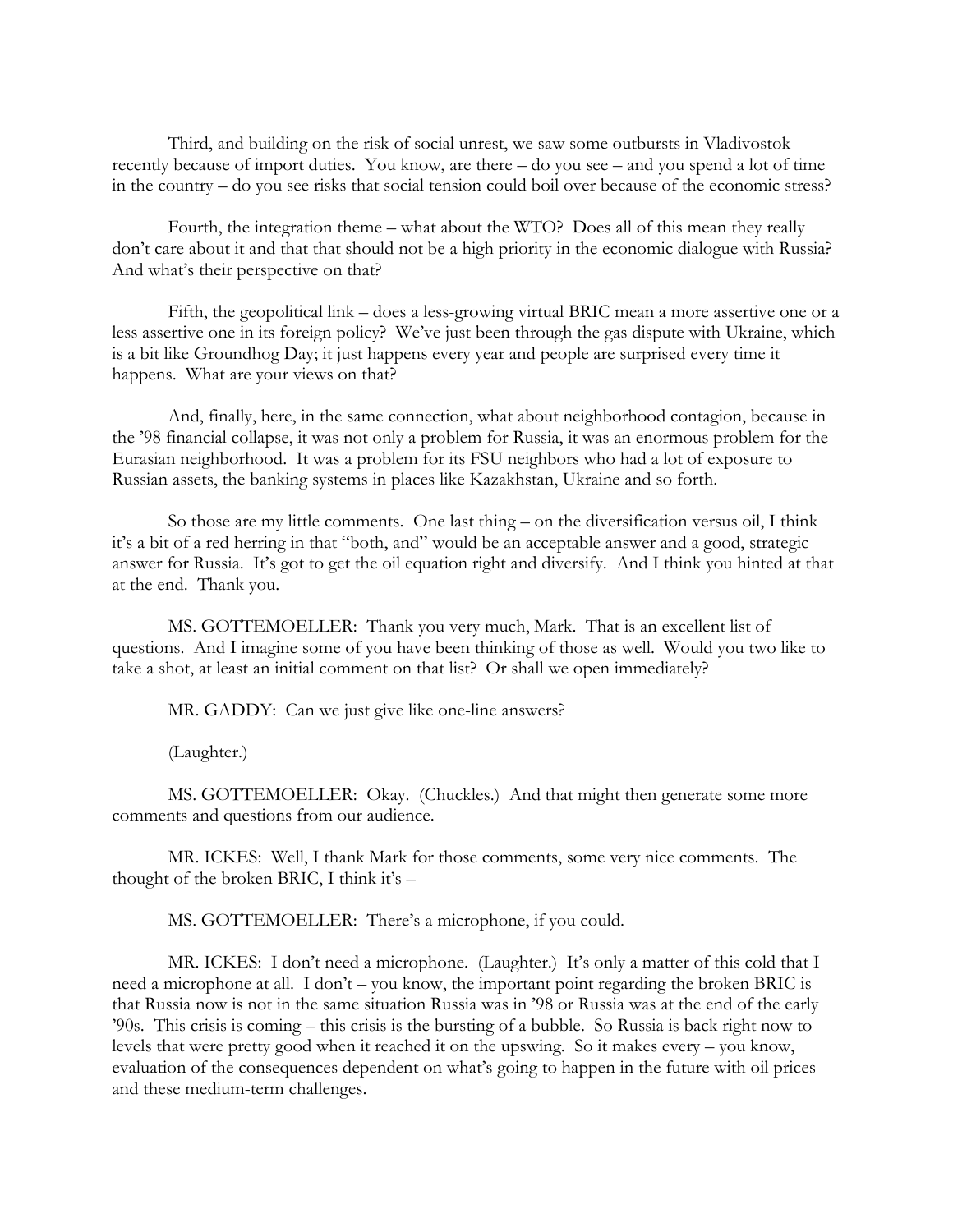You know, regarding the ruble, I've taught international finance for more than 10 years and so I know I can't predict exchange rates. So – but I do think that, you know, the period of the help – resisting the depreciation is over. And, again, you know, so I think now there's much more accommodation to the other period.

Now, I think the real question, the really interesting point you made – and then I'll turn to Cliff – but the real interesting point is, talking about priorities at WTO versus other things. And I think here the G-20, you know, the idea that the real sort of intersection of interest, you know, the way in which cooperation can happen is a new idea. I mean, it's about how do we reform international financial architecture, you know, the balance of – the whole configuration of world surpluses and deficits has shifted from what it was in the creation of the Bretton Woods system.

And so not only do we have an international financial system that has problems in the wake of this financial crisis, but also we need to have good ways of intermediating financial flows from the patterns of surpluses and deficits that we observe, primarily surpluses in China, Russia and petroleum-producing countries and deficits in the more industrialized countries. And that leads to a whole range of issues with regard to sovereign-wealth funds and all sorts of reforms, international financial architecture.

To the extent that Russia is involved in that, I think that's where real cooperation could be. You know, there's two models for how this will happen. One is, you know, we'll decide; tell them – or the G-20 and then you're really in the BRIC world. Together we'll work with this new summit in April. If Russia is a player then I think its attitude looks different.

MR. GADDY: Well, on this rule-of-law, Putin versus Medvedev, is it window dressing or is there really potential for some daylight? I think the desire is that there be something real with it like many other things that are being discussed and brainstormed about in Russia, good things. The reality is that the priorities of this system that Putin has will always trump anything else. His dream is always, can he reconcile the seemingly irreconcilable? The reality is that, when it comes down to it, he'll always choose the preservation of those priorities that I identified. So they'll coexist but in terms of implementation, it'll be a different story.

On the question of the social unrest, I know that that really is – I bet there are a lot of people in this room that that's really what they are interested in when we talk about the Russian economy. And I simply will confess, I don't see how I can make any predictions whatsoever about that that are any more intelligent than – certainly not any of yours and probably not any more intelligent than those of my 14-year-old son. It is such a guess-work. I just don't know science that indicates it and, rather, what is needed is simply on-the-ground, objective analysis of what's going on.

My colleague at Brookings, Igor Danchenko, who I think is here – he's supposed to be. Yeah, Igor's here. I don't know anybody who looks at this more closely than he does. And he just came back from basically a month in the regions in Russia. I encourage anybody who is seriously interested, you might want to talk to Igor. He has a lot of observations which are probably worth more than my speculation.

On the geopolitical question, will this crisis-ridden Russia be more or less assertive? We had a line on this in the National Interest article, which I will still to, which is that the issue of whether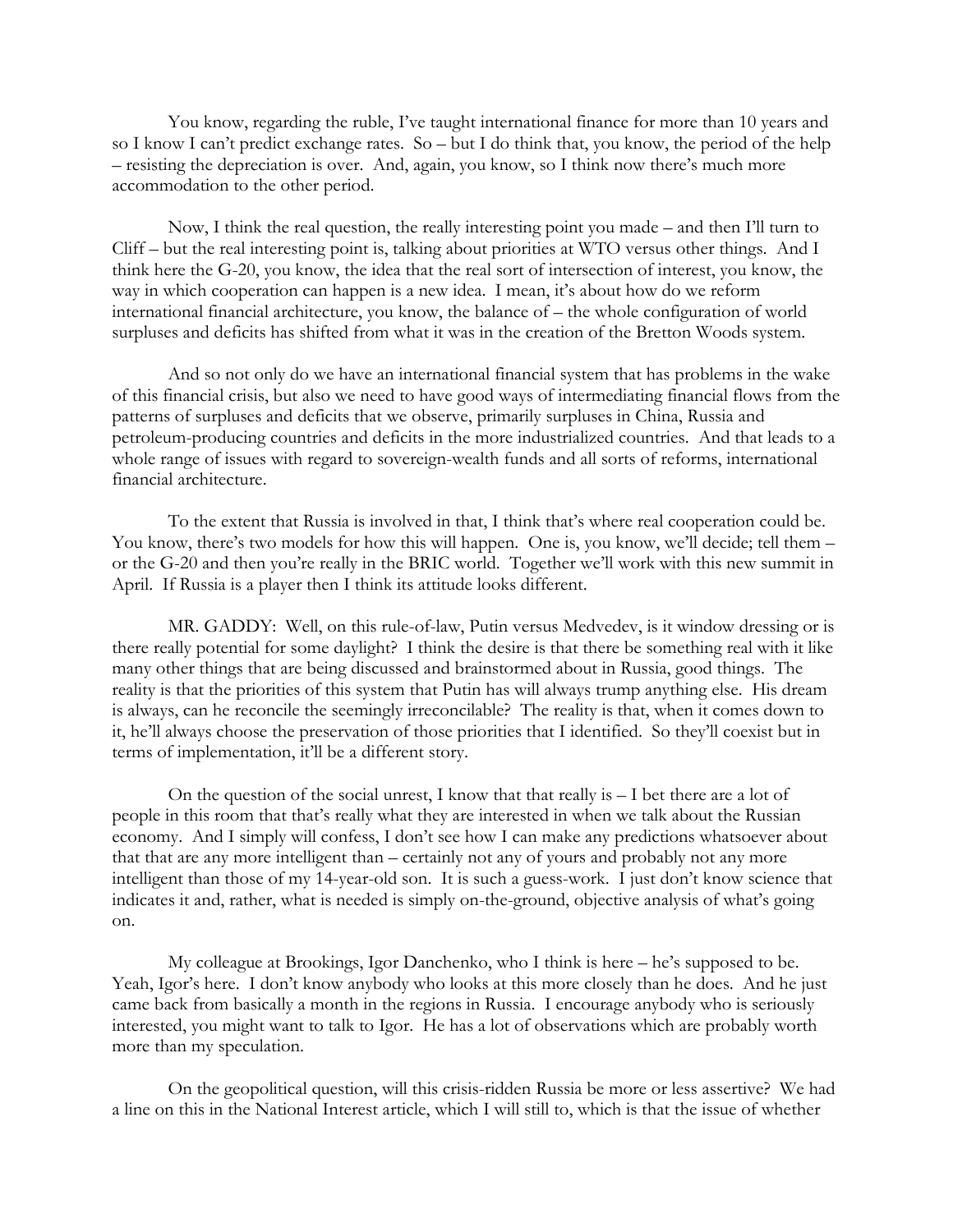or not Russia is economically strong in any sustainable way, in any meaningful sense or weak I think has very little correlation with its behavior. A Russia that is demographically falling apart, that's drunk, that's all kinds of other things, that's a weak Russia, but I don't see that being necessarily less assertive or even dangerous Russia. I mean, how much else do you have to have to press one of Rose's nuclear buttons?

I mean, it's – these are unconnected and there's a lot of other things that can be done without necessarily fundamental economic strength. We say in the article that the real issue for Russia's assertiveness, its resurgence and everything else people refer to, is achieving the financial independence, that financial sovereignty. And that is still there. And that, by the way, sets definitely a lower bound for the depletion of the foreign currency reserve. They will – Putin will never allow those reserves to be depleted back to anything like what the levels of the 1990s were.

Neighborhood contagion – well, just the general answer to that, since you probably know the answer to that much better than I do, is there's no question. With economics that are that tightly connected, as they are, indeed, there is the contagion. So both of these neighborhood countries and Russia are primarily suffering from the effects of the global crisis and some of them – Kazakhstan and others – the same commodity effect. And then, in addition, they are suffering from each other.

The diversification – Mark, yeah, absolutely – do both: diversify and invest in oil. But, you know, there's a tradeoff there. Every ruble that goes in one way doesn't go the other way. And I think one way maybe to square that circle is the idea of a diversification that builds on your strengths in the oil, gas and energy sectors. You actually development human capital as well as technologies that both serve your existing strength – your oil-and-gas sector – and have the potential of leading further. That may seem like a facile answer, but it maybe has sense.

MS. GOTTEMOELLER: Pleased to start, anyways, we're now throwing open the floor for your questions and comments. I see some hands already. The first hand I saw is Wayne Merry's. So, please, Wayne.

Q: Thank you. Clifford, would you talk a bit more about the potential impact of Russia's para-statal external debt? I mean, although it's not technically sovereign debt, a lot of the companies in which the Russian state is a very major shareholder have enormous external debts, a good deal of that coming due in the years ahead.

To what extent do you view these debts as de-facto even if perhaps not de-jure a claim on the country's exchange reserves? How much might that actually deplete those reserves with implications for the ruble, with implications for domestic inflation and potentially as a danger to this system which you have so well described?

MR. GADDY: Should I take that now? Let's collect a few.

MS. GOTTEMOELLER: Why don't we collect a few because I sense there are a lot of questions out there. So Andrei Piontkovsky –

Q: Thank you, Rose. Clifford, in your model of Russian economy you separate very clearly a group of 10, 12 oligarchs from one side and another entity, Putin alone as the highest state servant,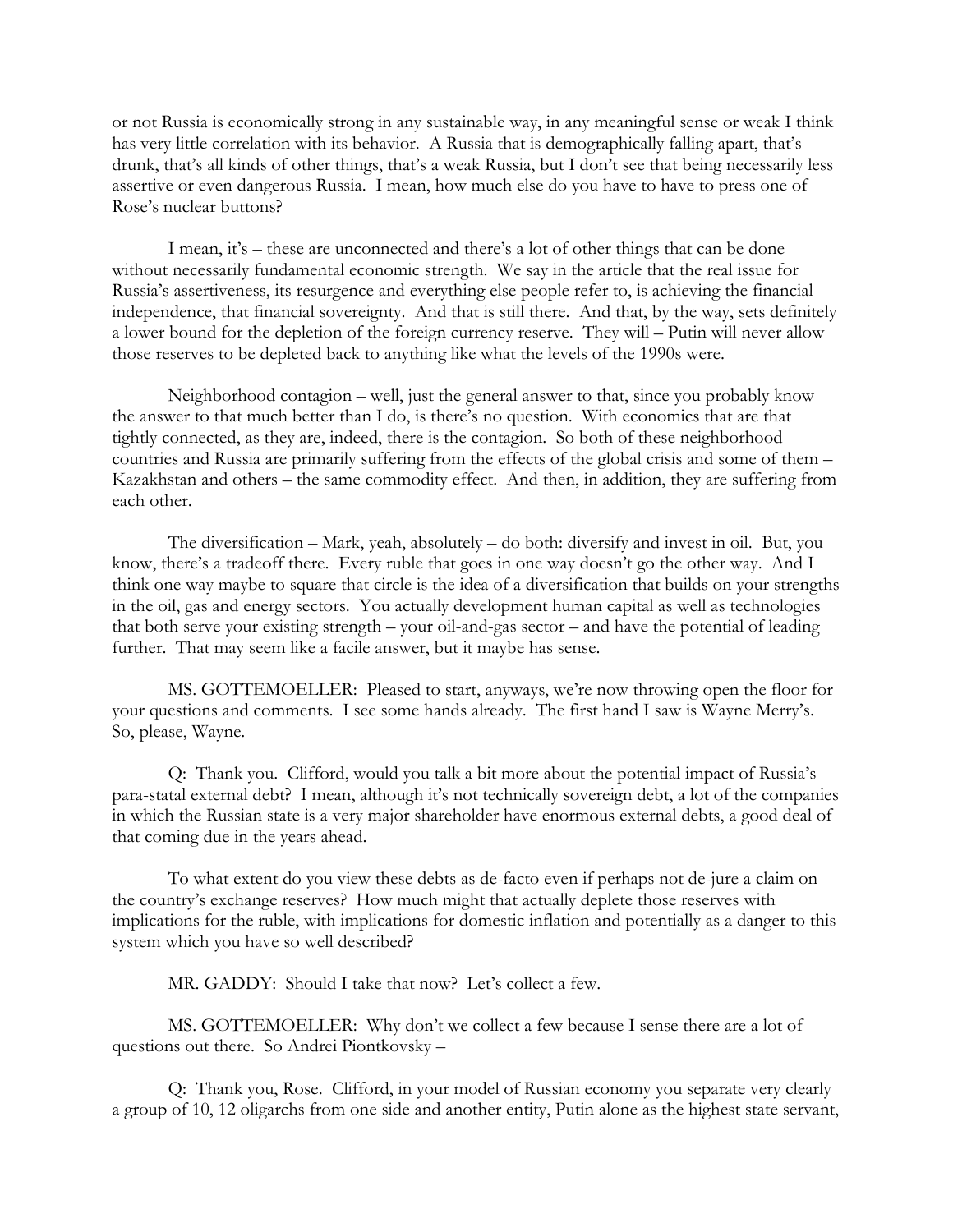benevolently racketeering, protecting them. But it seems that the picture is more fuzzy. First of all, Putin is not acting in this role, not alone, but together with his buddies. And if you look at the list of these 10, 12 oligarchs, more than half of them – Sechin, Chemezov, Yakunin, Kovalchuk brothers – are now these same, his buddies. And a lot of growing evidence that Putin himself is one of the most prosperous oligarchs.

I mentioned – (inaudible) – report or, for example, Abramovich evidence in London high court. So don't you think that the picture is a bit more sophisticated than one man against 10, 12 oligarchs, I think, at this state?

MS. GOTTEMOELLER: And we'll take a third question from Celeste Wallander.

Q: Thanks very much. Thanks for this terrific presentation. And I just want to – I'm going to ask a question, but I'm going to follow up for Mark because, on the social-unrest question, yes, who knows? Yes, it's tough to guess, but can you say a little bit more? I mean, what will probably spark social unrest if it happens is a collapse in the real economy, that there will be larger problems in the economy that average people, you know, oligarchs might have lost some of their value, but they'll be okay. But will wages not be paid, will pensions not be paid, that sort of thing which could then feed into that?

But my question is about foreign policy and, in particular, whether there are foreign-policy instruments of the West? If the Putin protection racket works really well within the economy – and there has to be control – not rule of law; that makes a lot of sense. Nonetheless, your very persuasive argument about the interdependence of the Russian economy suggests that, for example, the Putin protection racket depends on control and the protection racket extending, say, through Gazprom ownership of the gas pipelines in Europe, Gazprom ownership of facilities and distribution networks in Europe.

Is that the point – is that where the Putin protection racket could begin to unravel as it encounters sort of Western European push-back – if Western Europe is finally ready to push back on the energy front – or sort of this integration, the terms of integration in the international economy? Or can it exist by itself? Does it work okay on a national basis? Is there really no policy instrument there available to the United States and Europe?

MS. GOTTEMOELLER: Okay. Why don't we take that group of questions and then we'll go on to our next phase. Please, Cliff?

MR. ICKES: Okay, first, regarding the para-state debt, I suppose, in some sense, that's kind of like, we learned that experience from the Fannie Mae and Freddie Mac debt. And, you know, Gazprom debt is even more state debt than Fannie debt. So those are critical and those are, you know, potential claims on reserves. What it does is it tightens this bound that Putin has to worry about before losing financial independence.

I mean, there's no way he cuts them loose. I don't think – the only way that, you know – the only alternative is default, and I don't see default on foreign debt as a likely alternative. I mean, even in '98, default on foreign debt wasn't a preferred option, and I don't think it's here, because, in some sense, this reliance on this recycling and private capital inflows corresponding to public external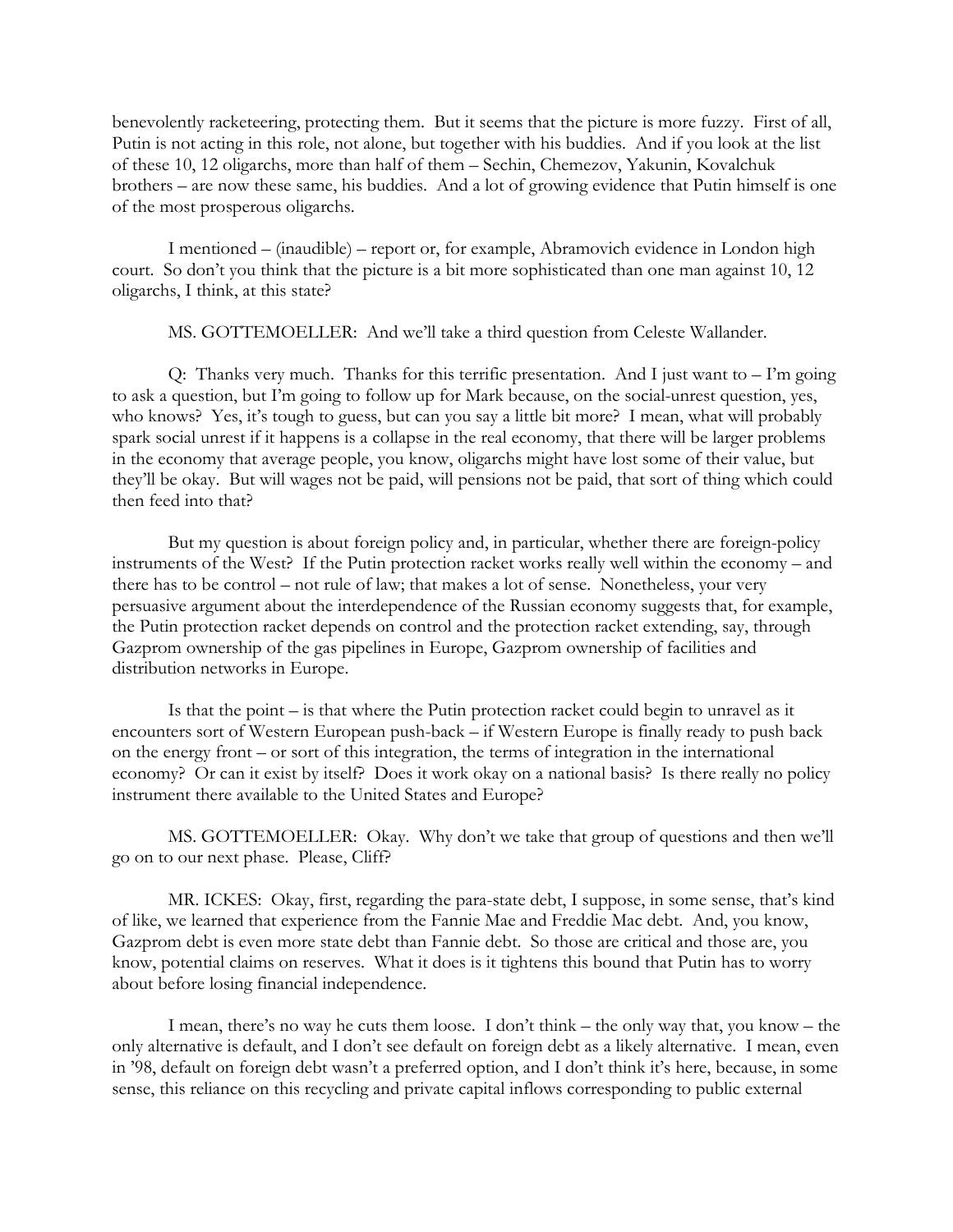investment has this nice advantage of making the members – you know, tightening the protection racket, because it allows Putin to offer more protection to people.

So I don't see cancellation of the debt. It does pose a big problem, or an additional problem, but if oil prices stay at \$40 a barrel, these things – I don't see it being an overwhelming – it just limits the extent to which Putin can use reserves for other items.

MR. GADDY: Okay, Andrei's question about, is this an oversimplification – of course you're right, Andrei, it is because it's like a model. But you asked important questions. I would not describe Sechin and Chemezov as oligarchs. They are not private owners; they are not of the same stature of these – the ones who had self-organized in that period of '96-'97 with the loans for shares, and that was the organization that Putin essentially takes over and whips into shape and harnesses.

Sechin is part of the managing board of the protection racket. I mean, the managing board of the protection racket and the rent distribution consortium – whatever you want to call this Kremlin Incorporated. That's the seven deputy prime ministers – or however many it is – with the two first deputies. Important guy – Sechin is one of the really important people there. He's not as important as Zubkov, in many respects, but he's very important.

And they're all – they all have an importance there. Chemezov – I like to think of him as – his role in the protection racket is, he's what he's protecting you against. You know, the existence of Chemezov is good because man, if you don't do what we need, he'll take you over. He has very little to do, obviously, with a desire for efficiency. He's like the bad – the Russian industrial equivalent of the bad bank idea – just put all the bad assets into one big thing and put it off to the side.

Now, on Putin's and his buddies' personal wealth, you know, who knows? I agree, there's some fairly credible statements about this massive amount of personal wealth that these guys have. All I can say is – I can just speculate about that – I don't see that at all inconsistent with the way he operates. It's all about robust to crisis; it's all about having reserves. If it's all about having freedom of action, if it's all about ultimately not letting anybody tell you – having leverage over you, only you having leverage over everybody else, I think it's perfectly natural that he would have a slush fund of gigantic proportions.

And probably the size of his personal fortune, in whatever form and wherever it's kept, maybe as a rule of thumb, look up in the Forbes list, find out how much the biggest Russian private capitalist has in personal fortune – if it's Deripaska, 2008, \$28 billion – make sure I've got, you know, 28 billion and one (\$28,000,000,001). You've got to have the ability not to let anybody sit down in a chair against you and say, I don't have to listen to what you're telling me because I'm wealthier than you are.

MR. : Of course, the question is how much Bernie Madoff managed for them.

(Laughter.)

MR. GADDY: Celeste, just a brief comment on if the real economy collapsed, no doubt about it: That we know, that if the real economy collapses in any country, you run serious risk and that's of course why Putin, very quickly by the way, announced a stimulus package. I mean, his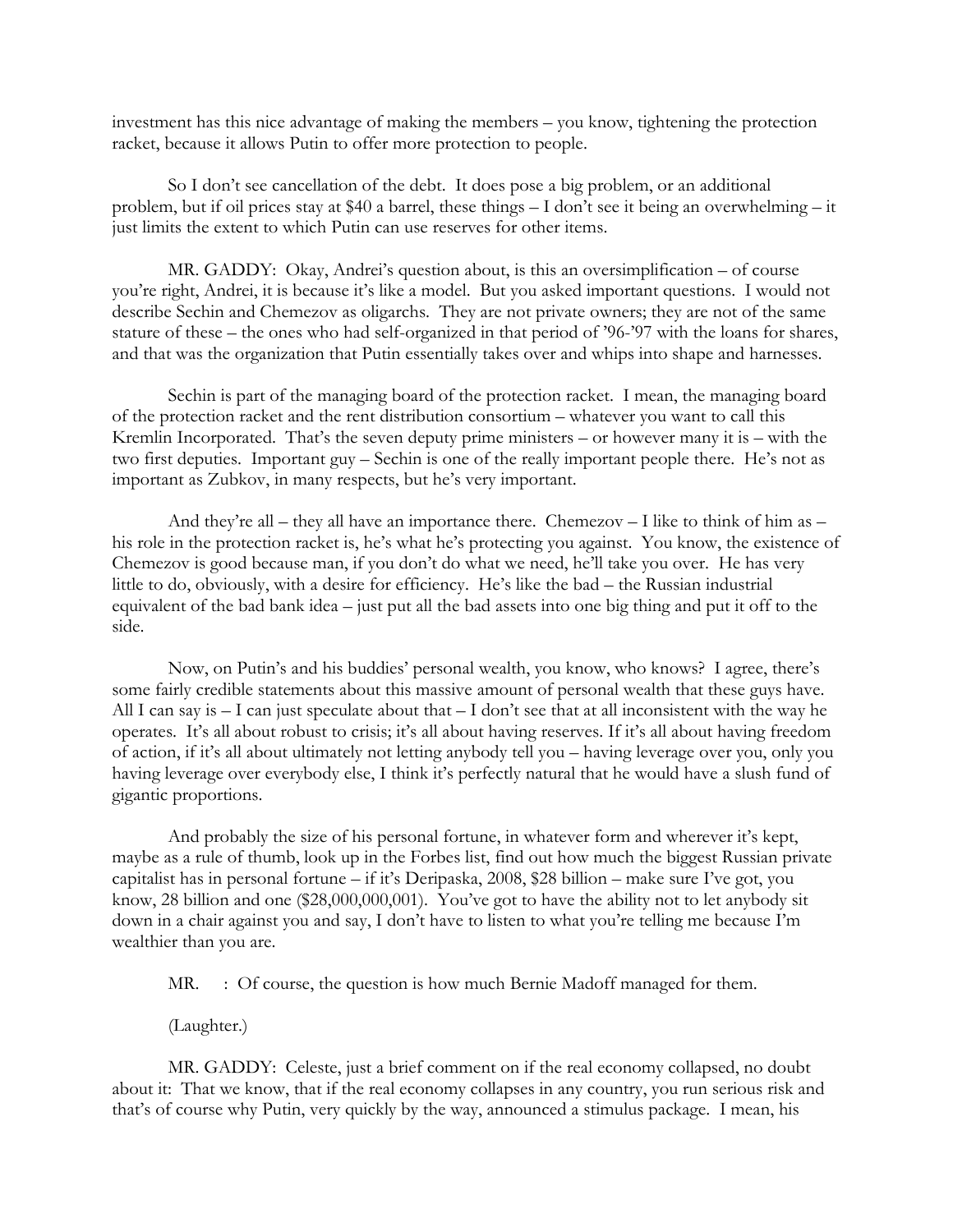whole – if you look at the list – if you didn't have any names attached or any country attached and I just gave you a table that described stimulus bailout measures for some hypothetical country and the amount, as percentages of GDP, that were there, you wouldn't be able to say, that's Russia.

There isn't anything specific about it; it's the same thing everybody's doing. It's the same thing everybody's doing. It's a mixture of trying to find things that will save jobs, preserve jobs immediately, invest in infrastructure projects, dig up stuff that you were going to do anyway and try to sell it to the population as something new because it's all about psychology, little faith that this is actually going to work – same thing here. So I think that that sense – and the size, by the way – is almost exactly the size of what we're doing in this country, relative to our GDP.

So they're trying as best they can, using international experience to avert this collapse of the real economy, but I would say with as little guarantee of success as any other country in the world, which means that it is a real threat. Now, on this question of foreign policy instruments and foreign policy with the West, I think, maybe, yeah.

MR. ICKES: No, before you – let me just –

MR. GADDY: All right.

MR. ICKES: On the real economy point, I just want to emphasize, you know, it's kind of an interesting paradox in Russia when you think of it compared to us, because here, our recovery is plagued by the fact of the financial meltdown. Now, the financial meltdown affects Russia primarily through the thinness of the financial system and the, you know, the loss of capital flows. You know, the international financial crisis melts down and Russia de-leverages because it's got a thin financial system and everything goes.

In terms of the real economy, it's oil prices and the end of this bubble, right? But it's not so much that Russia's recovery depends on rebuilding the financial system; the financial system wasn't that crucial to Russia's growth even in the bubble years, you know, except at these margins. So it's a real hard thing to – I mean, they're really dependent on what's happening elsewhere, in some sense, I think, you know.

MR. GADDY: Yeah, just real quickly on the question of foreign policy, or – it's rather difficult, I've found, to try to come up with realistic proposals for positive things to do. It's easier to come up with a list of things not to do, and I really think that it is counterproductive for the relationship with Russia, for our own economic well-being – and this was true before the real depths of the crisis and I think it's equally true now – for us to try to, quote, "punish" Russia using economic levers – punishing it for foreign policy behavior.

And we should be very, very wary about that, not least because, despite everything I've said about this system, there are lots of people in Russia at different levels – in business, as well as in the academic, economic expert community – who are perfectly rational people who would probably react and view, because they know it better than I, this system that they're living in equally negatively as we might, but they're trying to deal with it in a constructive way because they're real problems for Russia. And the worst thing that could happen to them is any sorts of measures that would push Russia away from engagement in the global economy.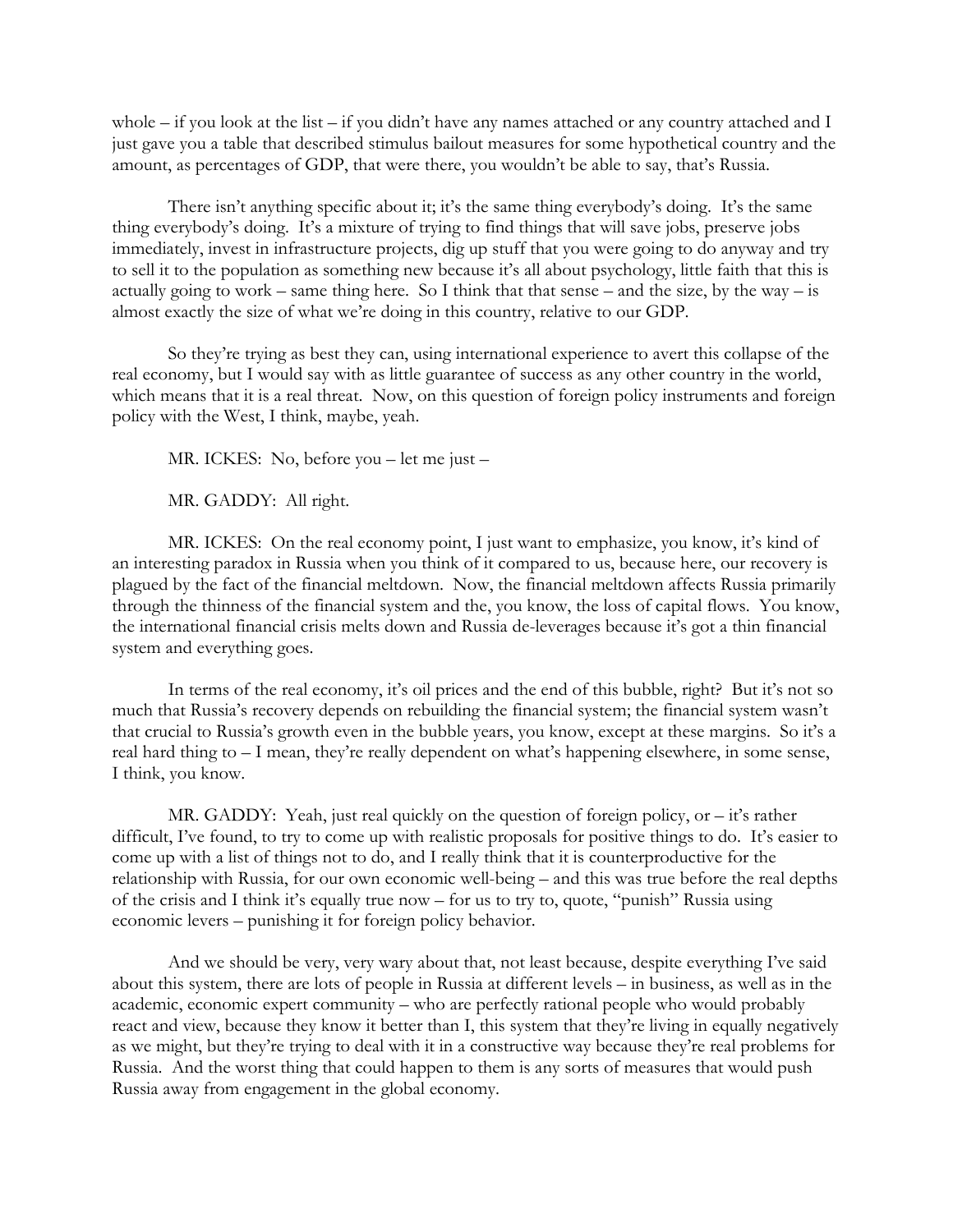This is a good thing, not just for the top of Russia, but for all down society – engagement in all respects. And as far as the economy is concerned, this is the only channel that I think is realistic that we can have some influence on that, because I do think that this system – yeah, your last question – would it work on a national basis? Yeah, as a matter of fact, I think it would, but it might morph and evolve into something that would be a good bit nastier than it would – the extent to which Russia has contact with the outside world and the global economy and has to, at least to some extent, adapt itself to those rules, is a good thing and conversely, if they don't have to worry about that at all, it could be really, really ugly.

#### MS. GOTTEMOELLER: Thank you. John Evans.

Q: Thank you, John Evans, ex-State Department. There was one name that I kept expecting to hear during your brilliant presentation on this, and that was Alexei Kudrin's. We all know that Vladimir Putin spent some time at the Gorny Institute, but he is hardly, really, an economist himself. And yet, Kudrin, at one turn and then the next, has been deeply involved in fashioning their policy, particularly their monetary policy. He was behind paying down the debt ahead of time and so on. So I'm just wondering if – I never did hear his name mentioned and I'm wondering to what extent he is really the hero and architect of this?

### MS. GOTTEMOELLER: Thank you. Andrei Illarionov.

Q: Thank you. I became a little bit puzzled by your presentation and by your comments. On one hand, and especially in this discussion, you have said that Russia is rather similar to many other countries, including the United States, but on the other, especially in your main presentation, you have shown quite clearly that Russia is quite outstanding – quite not similar to others – especially in the so-called meltdown by fall in the stock market, by fall in exchange rate, by loss of foreign exchange reserves, by fall in industrial output, and we can continue this list of indicators.

So – and even in the stimulus package, in reality, before this last Obama package, the stimulus package in Russia is two-and-a-half times larger as a ratio of GDP than in the United States. So how would you explain this extraordinary size of this meltdown in Russia, compared to all other countries? And the other question, related to this, your model suggests that Russia's or Putin's model is oil addiction, but if you look on other oil-producing and oil-exporting countries – oiladdicted countries – you would not find such a situation in no other country, neither in the developed world nor in the developing world. All other oil-producing and exporting countries are doing much, much better. How would you explain this crucial difference between those countries?

MS. GOTTEMOELLER: Thank you very much. I will take one more question. Please identify yourself.

Q: Thank you. I am Alex Pimina (ph) from the Russia service of VOA, and my question is – I would like to go back to the question of the nature of private ownership in contemporary Russia and also to foreign political issues, because my concern is not the relationship between Putin or between the state, on the other hand, and the oligarchs on the other, but rather the question of the system of relations among the oligarchs, because I would like to recall the words by Oleg Deripaska who said that he would return his fortune on the first Putin's demand.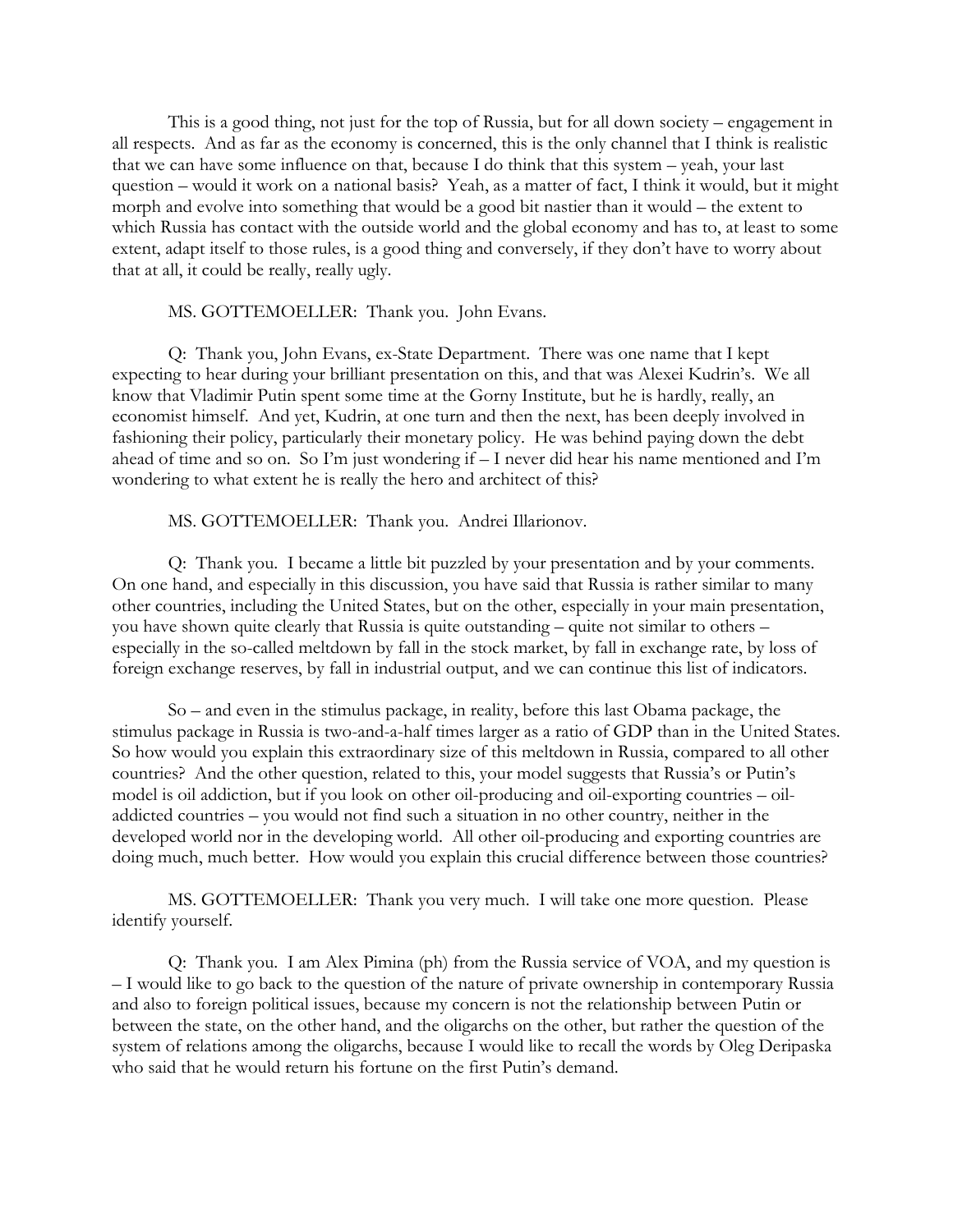And my question would be to what extent such a property could be qualified or characterized as private. So I think – and my second question would be, isn't it actually the time to really rethink the very nature of the so-called private property in contemporary Russia, because I think that would be very important in the foreign political context, because having such an economic background, such a state would have completely different political interests. Thank you.

#### MS. GOTTEMOELLER: All right. Gentlemen?

MR. ICKES: Okay, regarding – it's on. Regarding Kudrin, I guess that would be the simplest – I think he's right at the center of the whole thing. Kudrin came to Moscow and then Putin came to Moscow. These guys have been together. He knows the rules; he's part of the system, too. That's the simplest – that would be the simplest point. I don't know –

MR. : And he's a smart guy.

MR. ICKES: Yeah, he's a very smart guy. Regarding Andrei's comment about – yeah, okay.

MR. GADDY: All right, well let me take that. No, Andrei, it's not – the Russian meltdown is not extraordinary. The single one – you mentioned stock market, exchange rate, foreign exchange reserves, industrial output – on every one of those points, except for one, Russia is right in the middle of a bunch of countries, a bunch of Western European, highly developed countries have performed worse on those measures than Russia, a number have performed better, and the same thing goes with certain emerging and developing economies. So Russia's kind of in the middle.

The stock market's the only thing, and we tried to make the explanation for why that is – the bubble was bigger; therefore, you let more air out. That's, you know, that's what it is. The size of the stimulus package, I don't think that's true, but who knows maybe you're right. But the point is, you can't have it both ways. Andrei, if you're against stimulus packages, then I guess having a big stimulus package is a bad thing, but there are a lot of people who think the bigger the stimulus package – that's their concern, can we get a big enough one – then I guess that would be to Russia's credit to have a big stimulus package.

Also, it was adopted early. Also, you didn't have to submit it to a bunch of guys who discuss about it. You just, you know, announce it one day, which again, is part of the reason Putin would find he's vindicated in this, you know. He announces one Monday that he's got this giant bailout stimulus package and he observes across the ocean that we couldn't get this thing – the TARP – through Congress. So those can have a different – be interpreted differently by Putin and us. Well, the difference between Russia and – maybe you wanted to say that.

MR. ICKES: Yeah, I mean, I was glad that you said the thing about why addiction only in Russia, because usually the argument comes back, well, everyone has this addiction problem, not just Russia. But if you're – let's take your premise as true – why is Russia different? Russia's different because of the Soviet inheritance. Addiction started with this – and resource dependence – precisely because the price system didn't reflect opportunity cost and non-transparency.

And the whole reason why addiction took place is because you couldn't tell what were valueproducing and non-value-producing sectors. Addiction behavior is a legacy from the Soviet regime and that's where addiction first started. And that's why Russia suffers from this problem different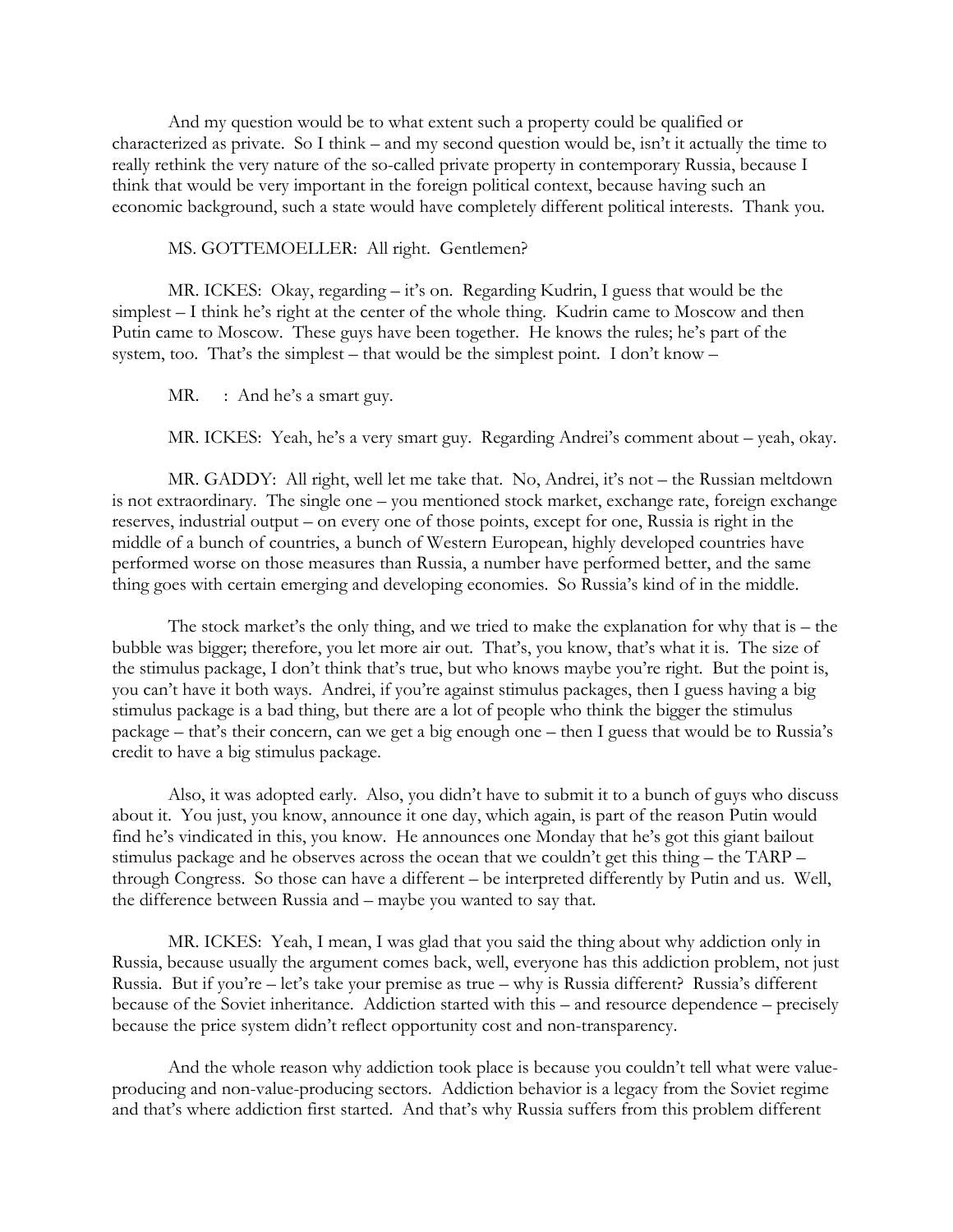from other oil-producing countries – they didn't have a Soviet past. That would be the – I mean, that – we've got like three chapters in the book on that one. So I like that question.

MR. GADDY: And finally, the question about, you know, is this real private ownership we're talking about if we take someone like Deripaska at his word that if Putin snaps his fingers, he's prepared to give it all back. Well, you're absolutely right. This is not, certainly, security of property rights that we would associate with true private ownership, and that's the whole point of what we've been talking about, is these are contingent property rights – contingent on playing by the rules of the system that he lays down. And that's why we wanted to try to lay this out.

It's very important to understand that it is neither a Soviet system, with state control and state ownership, nor is it a traditional market economy or a, quote, "normal market economy;" it's something that – I really think he thinks he came up with this, and maybe he did, but I think he thinks it's the – you know, it's the magic bullet, it's the great solution – he's the genius who came up with this. But it did reflect a good bit of serious thinking about the inherent tensions between the two. So, yeah, it's right – this is not private ownership in the way we think about it.

MS. GOTTEMOELLER: Okay. Andrei Illarionov, I wanted to give you a brief right of reply if you'd like to take it. Any comment back? Microphone please.

Q: Just – this is just a note of data. The stimulus package in the U.S. before this last one was 5 percent of GDP – of the U.S. GDP – in Russia, initially, it was 12 percent of GDP – 12-anda-half – so just a clear difference. In terms of industrial output declined, Russia is the hardest-hit country in the world with the exception of Ukraine. The adjusted annualize decline, including December, is 40 percent of GDP – 40 percent of the peak level. Only Ukraine hit harder – it's about 55 percent.

There is no other country in the world comparable size did experience such a decline. In terms of some kind of – both facts, exchange rate and decline – together with loss of foreign exchange reserves, because it's necessary to look together on these two indicators because in August, as has been mentioned, in August during the Georgian war – the Russian-Georgian war – the Russian central bank has spent a lot of foreign exchange reserves to preserve – prevent devaluation of our currency, and that is why it lost a lot of reserves. So just by these two factors, Russia is probably close to Iceland or some other countries, but Iceland is really small. Russia is big and Iceland does not have neither oil nor gas.

So just if you look across main indicators, Russia would be, really, outlier north of these indicators. And that is why it's a really serious question why Russia has been hit so severely compared to all other countries, both oil and gas countries and non-oil and non-gas countries. And this is a question mark.

MS. GOTTEMOELLER: Okay, thank you very much. It sounds like a debate that is worth continuing over a longer period of time than we have today. We have 10 minutes left. I'd like to take a last series of questions. I saw Fritz Ermarth's hand, Jack Brougher, so let's take those two.

Q: Yes, my amateur reading of the current material indicates something of a policy debate between what you might call monetarists or fiscal – the main line from Putin – fiscal conservatives in dealing with the crisis, and modernizer developers who seem to be more affiliated with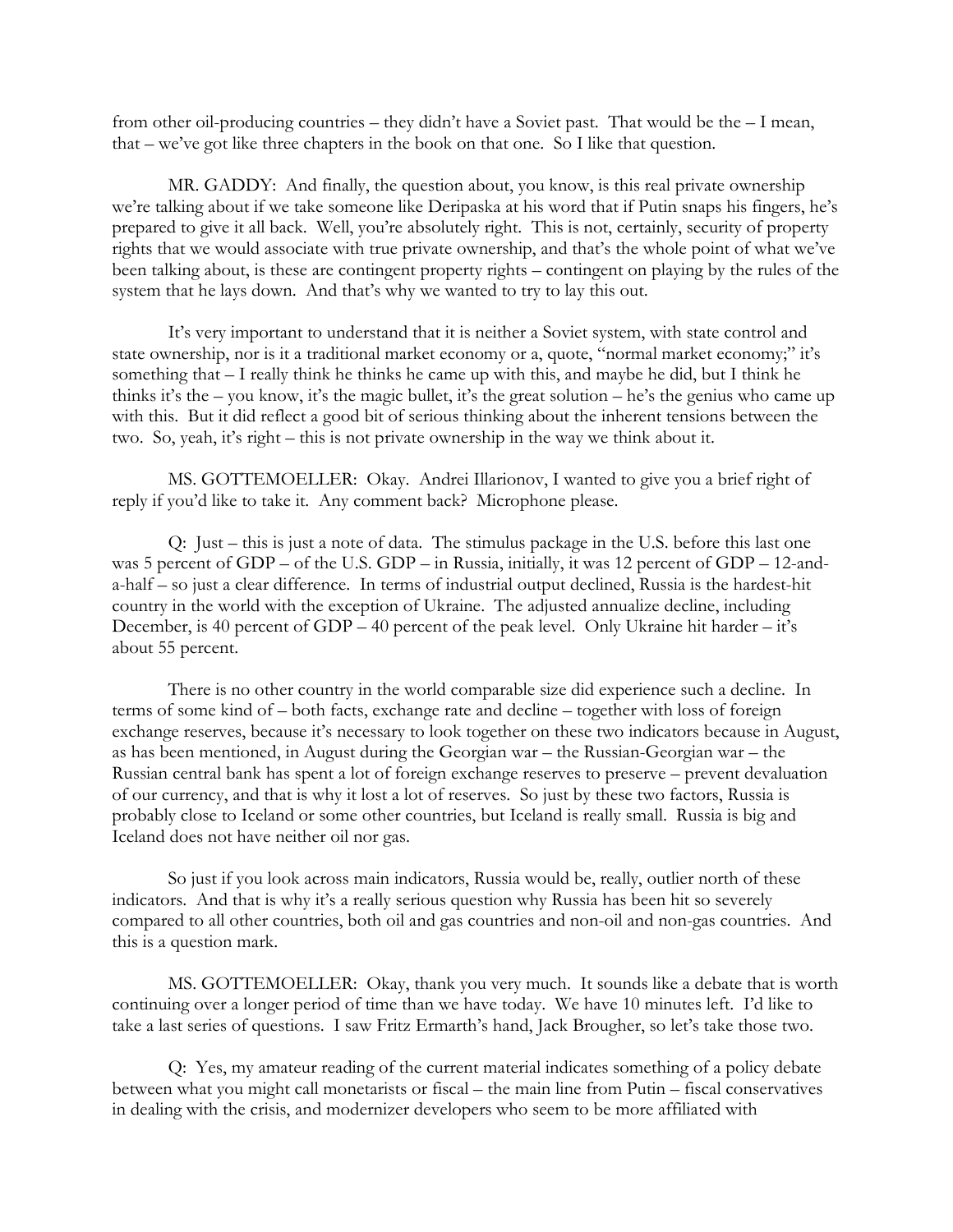Medvedev. This is something of a contemporary echo of discussions back during the solid years of the recent past, where some folks said, let's use some of those reserves to actually address some social problems of this country: physical infrastructure, human infrastructure, military modernization and reform, diversification of the economy as well.

 From listening to you it sounds like, A, Putin doesn't really care about those things. You know, he wants to preserve the system; let the country go to hell and Medvedev doesn't matter. And then when you say, you sign up to a kind of invest in the oil patch and development will trickle down or trickle out, that you're almost affiliated with that, as a policy recommendation.

Could you respond to all that? I mean, particularly this matter of what appears to be a debate between, you know, Putin's side of the discussion of how to manage this, which is the most powerful, and then there are these voices who call for social, economic development.

MS. GOTTEMOELLER: Thank you, Fritz. Jack Brougher.

Q: I'm Jack Brougher from the Department of Commerce. It's been very strongly emphasized that maintaining financial independence is a basic tenet of Putin's policy. Will this not limit in a very practical way, a role for Russia in resolving the international financial crisis and participating in any reform of the international financial system? And, secondly, how strong a desire to play such a role is there in Putin or other members of the government?

MS. GOTTEMOELLER: Thank you. And the last question goes to Chas Freeman. No, no, okay, do we have one more question in that case, anyone else? Yes, please wait for the microphone, please – here it comes – and please do identify yourself.

Q: Merryl Burpoe, Department of Energy. We've been looking at Gazprom and its economic situation. I'm curious as to whether you think its defaults are so significant that Russia will have to step in to an extent that they will want the rest of the ownership of Gazprom in return.

MS. GOTTEMOELLER: Okay, thank you. (Chuckles.) Good questions. Well, gentlemen, this is your chance not only to answer these particular points but also to wrap up with any final comments.

MR. ICKES: Fritz, basically your question is: what to do with the reserves. And, you know, you outline this opposition but you have to think about it. I mean, this idea – let's spend some of these reserves solving – let's spend some of these earnings solving some of these other problems – is based on a belief or expectations that these reserves are going to keep flowing, right. If this stuff is – so partly this debate is because Putin's fear that oil prices could come down because the '80s experience was a big boom in rents and then a decline in rents – decline in rents, collapse of the Soviet Union. That's why this conservatism went up there. So I guess if you want to characterize that we say Putin has the upper hand, yes, that part's true.

With regard to the diversification issue, I mean, I really think – Cliff sort of was mentioning this at the end – it's really the case that you can build up a successful economy by developing those skills that are associated with resource economy. You know, when oil was discovered in Southern California, there were more petroleum engineers in Southern California than in the rest of the world combined. Stanford, University of California Berkeley, USC, they developed the first petroleum